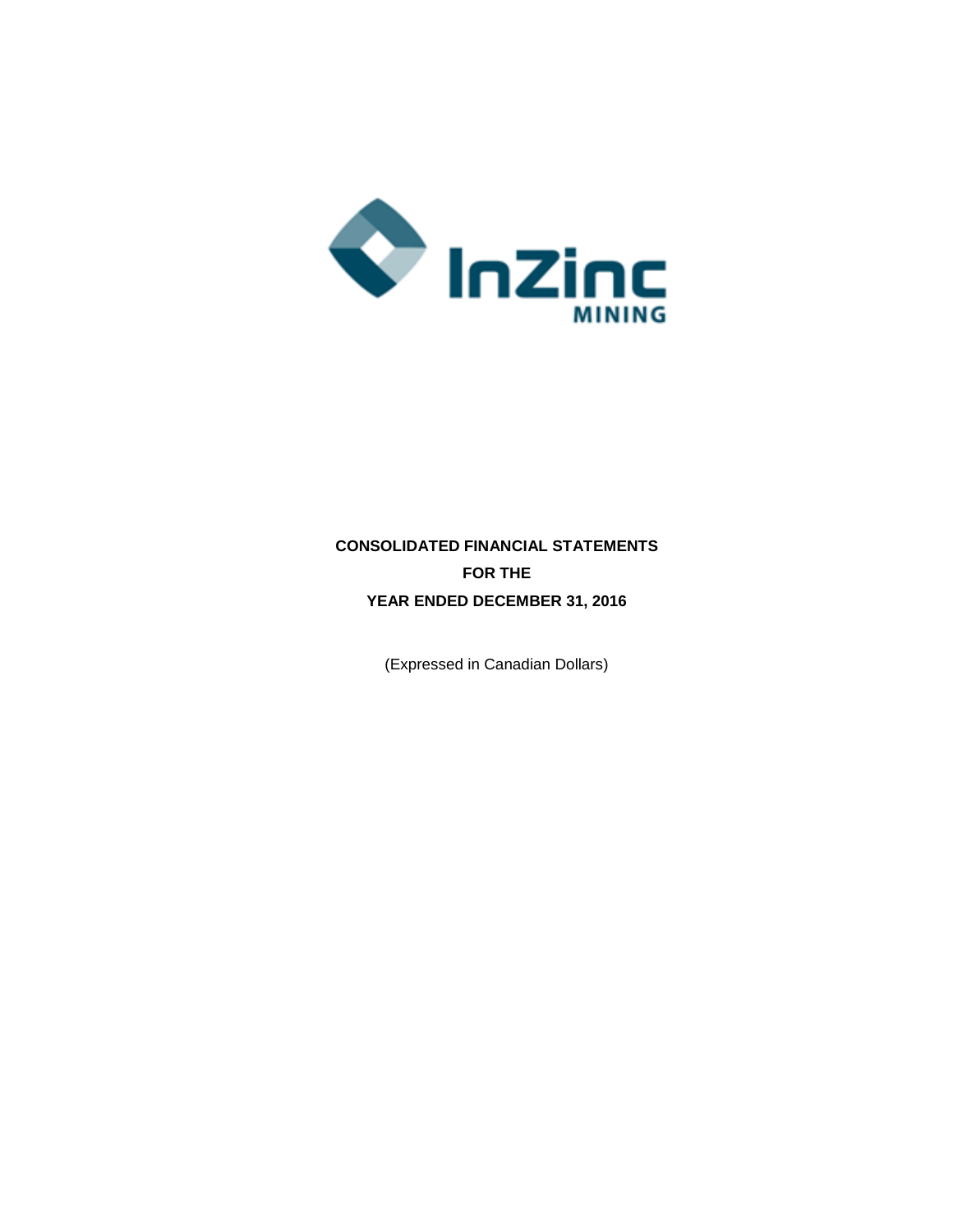# **INDEPENDENT AUDITORS' REPORT**

To the Shareholders of InZinc Mining Ltd.

We have audited the accompanying consolidated financial statements of InZinc Mining Ltd., which comprise the consolidated statements of financial position as at December 31, 2016 and 2015 and the consolidated statements of loss and comprehensive loss, changes in shareholders' equity, and cash flows for the years then ended, and a summary of significant accounting policies and other explanatory information.

#### *Management's Responsibility for the Consolidated Financial Statements*

Management is responsible for the preparation and fair presentation of these consolidated financial statements in accordance with International Financial Reporting Standards, and for such internal control as management determines is necessary to enable the preparation of consolidated financial statements that are free from material misstatement, whether due to fraud or error.

#### *Auditors' Responsibility*

Our responsibility is to express an opinion on these consolidated financial statements based on our audits. We conducted our audits in accordance with Canadian generally accepted auditing standards. Those standards require that we comply with ethical requirements and plan and perform the audit to obtain reasonable assurance about whether the consolidated financial statements are free from material misstatement.

An audit involves performing procedures to obtain audit evidence about the amounts and disclosures in the consolidated financial statements. The procedures selected depend on the auditors' judgment, including the assessment of the risks of material misstatement of the consolidated financial statements, whether due to fraud or error. In making those risk assessments, the auditor considers internal control relevant to the entity's preparation and fair presentation of the consolidated financial statements in order to design audit procedures that are appropriate in the circumstances, but not for the purpose of expressing an opinion on the effectiveness of the entity's internal control. An audit also includes evaluating the appropriateness of accounting policies used and the reasonableness of accounting estimates made by management, as well as evaluating the overall presentation of the consolidated financial statements.

We believe that the audit evidence we have obtained in our audits is sufficient and appropriate to provide a basis for our audit opinion.



1200 - 609 Granville Street, P.O. Box 10372, Pacific Centre, Vancouver, B.C., Canada V7Y 1G6 Telephone  $(604)$  687-0947 Davidson-co.com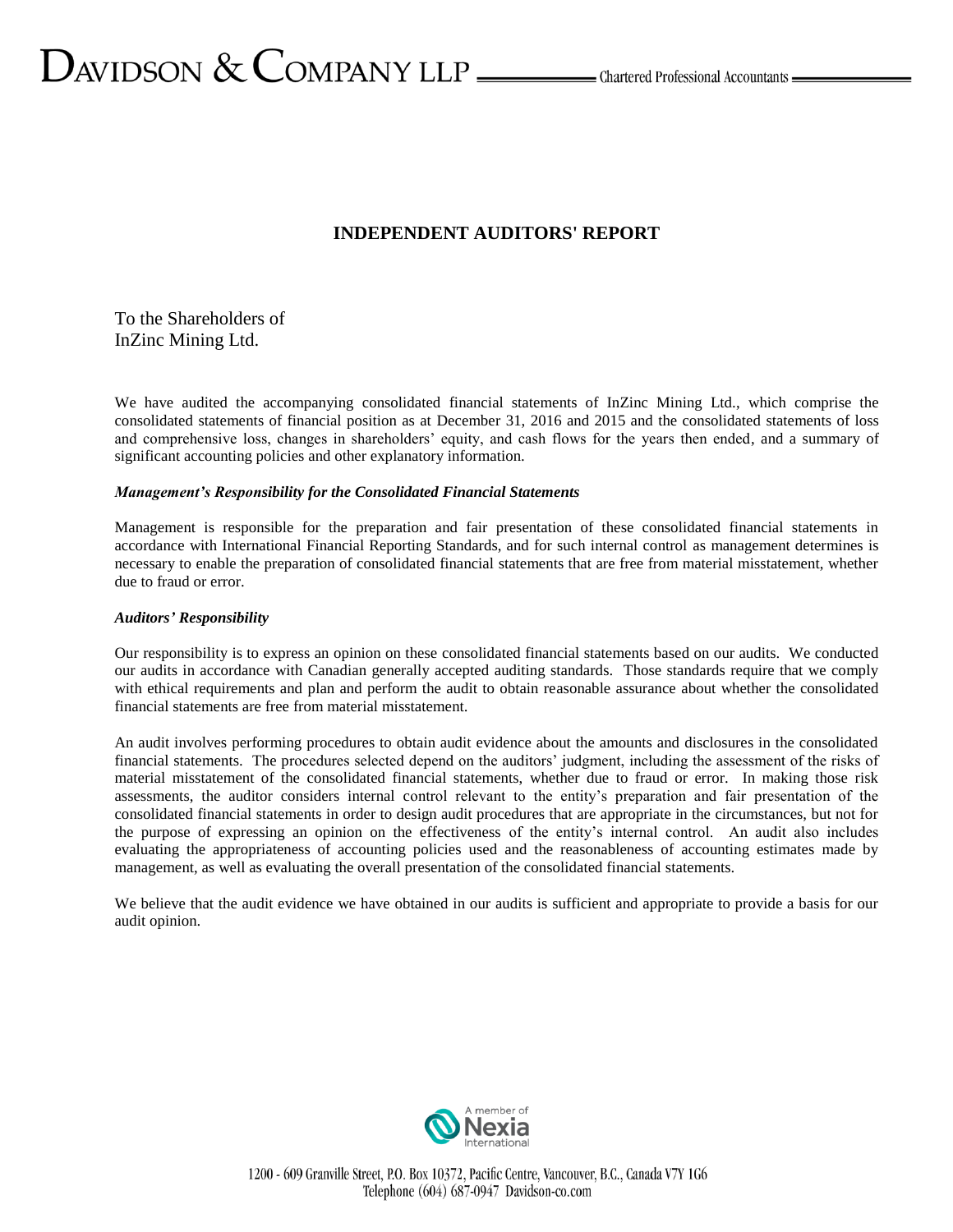#### *Opinion*

In our opinion, these consolidated financial statements present fairly, in all material respects, the financial position of InZinc Mining Ltd. as at December 31, 2016 and 2015 and its financial performance and its cash flows for the years then ended in accordance with International Financial Reporting Standards.

#### *Emphasis of Matter*

Without qualifying our opinion, we draw attention to Note 1 in the financial statements which describes conditions and matters that indicate the existence of a material uncertainty that may cast significant doubt about InZinc Mining Ltd.'s ability to continue as a going concern.

# **"DAVIDSON & COMPANY LLP"**

Vancouver, Canada Chartered Professional Accountants

April 26, 2017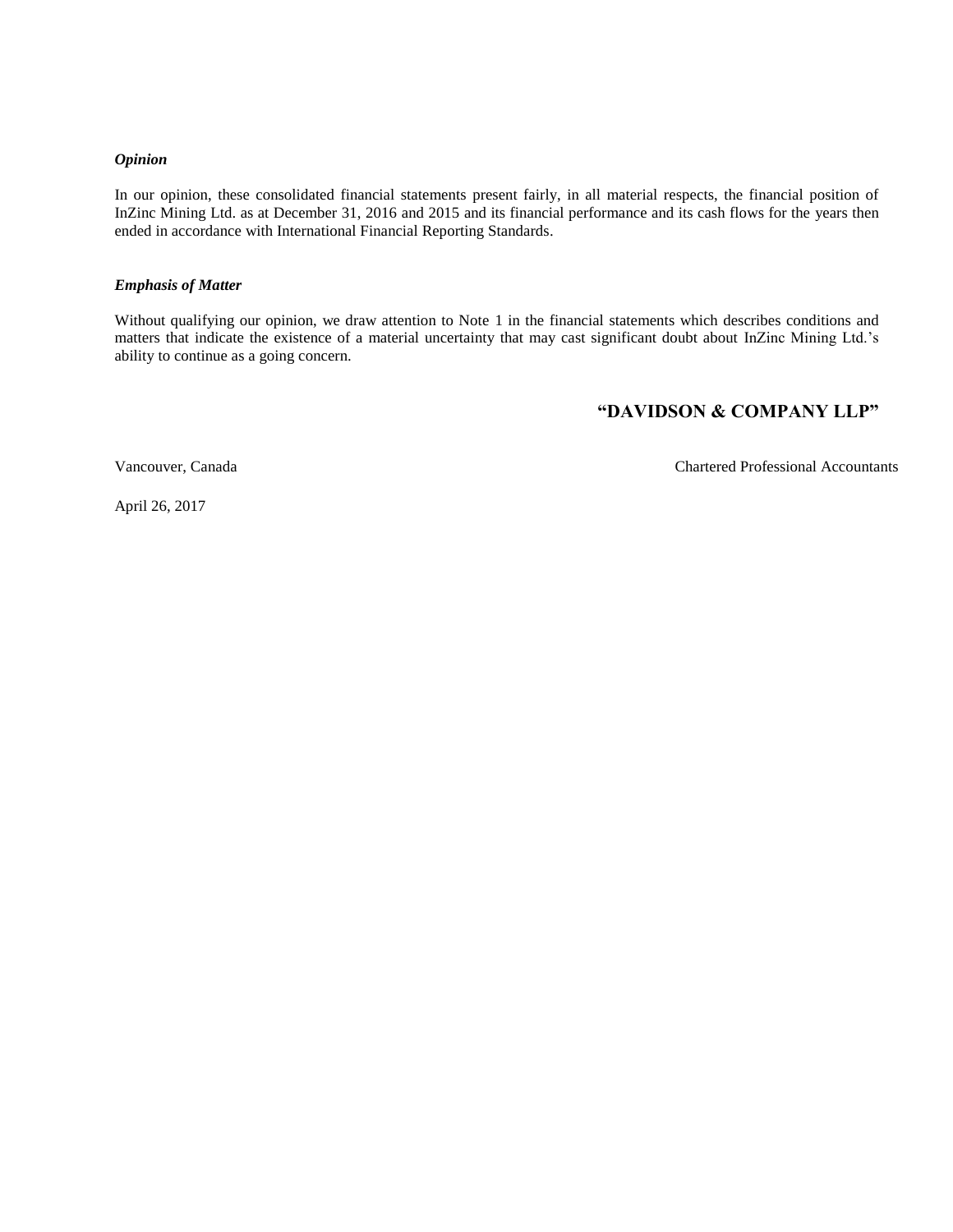| <b>CONSOLIDATED STATEMENTS OF FINANCIAL POSITION</b> |  |  |
|------------------------------------------------------|--|--|
|                                                      |  |  |

(Expressed in Canadian funds)

| Dec. 31, 2016                                     |                 | Dec. 31, 2015   |  |
|---------------------------------------------------|-----------------|-----------------|--|
| <b>ASSETS</b>                                     |                 |                 |  |
| Current                                           |                 |                 |  |
| Cash (Note 4)                                     | \$<br>482,729   | \$<br>784,188   |  |
| Receivables (Note 5)                              | 35,294          | 23,576          |  |
| Prepaids                                          | 13,870          | 14,144          |  |
| Marketable securities (Note 6)                    | 1,874           | 957             |  |
|                                                   | 533,767         | 822,865         |  |
| Reclamation deposit ( <i>Note</i> 7)              | 127,360         | 131,278         |  |
| Exploration and evaluation assets (Note 7)        | 5,669,667       | 5,616,205       |  |
|                                                   | \$<br>6,330,794 | \$<br>6,570,348 |  |
| <b>LIABILITIES</b><br>Current                     |                 |                 |  |
| Accounts payable and accrued liabilities (Note 8) | 49,427<br>\$    | \$<br>45,061    |  |
|                                                   | 49,427          | 45,061          |  |
| <b>SHAREHOLDERS' EQUITY</b>                       |                 |                 |  |
| Share capital (Note 9)                            | 14,033,941      | 13,928,534      |  |
| Reserves - share-based                            | 374,353         | 229,240         |  |
| Reserves - accumulated other comprehensive loss   | (415)           | (1, 332)        |  |
| Deficit                                           | (8, 126, 512)   | (7,631,155)     |  |
|                                                   | 6,281,367       | 6,525,287       |  |
|                                                   | 6,330,794<br>S  | 6,570,348<br>\$ |  |

*Nature of Operations and Going Concern (Note 1) Subsequent Events (Note 16)*

Approved on behalf of the Board:

*"Wayne Hubert" "K.M. Curtis"*

Wayne Hubert, Director K.M. Curtis, Director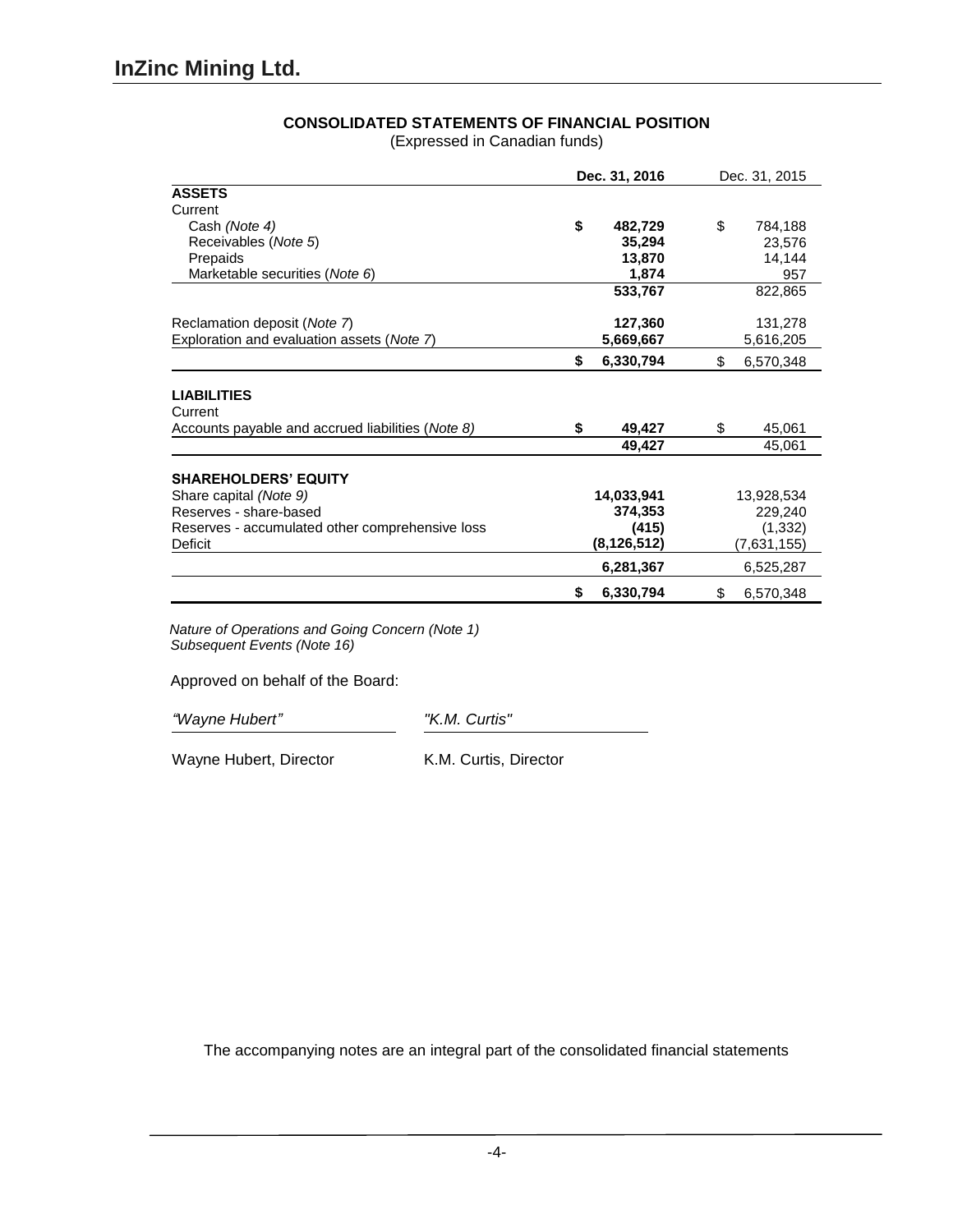| <b>CONSOLIDATED STATEMENTS OF LOSS AND COMPREHENSIVE LOSS</b> |  |  |  |  |
|---------------------------------------------------------------|--|--|--|--|
|                                                               |  |  |  |  |

(Expressed in Canadian funds)

|                                                                              | For the year ended |                   |    |                   |  |  |
|------------------------------------------------------------------------------|--------------------|-------------------|----|-------------------|--|--|
|                                                                              |                    | December 31, 2016 |    | December 31, 2015 |  |  |
| <b>EXPENSES</b>                                                              |                    |                   |    |                   |  |  |
| Communication and investor relations                                         | \$                 | 28,712            | \$ | 77,190            |  |  |
| Filing and regulatory                                                        |                    | 17,319            |    | 16,658            |  |  |
| Foreign exchange (loss) gain                                                 |                    | 9,911             |    | (50, 180)         |  |  |
| Management fees (Note 10)                                                    |                    | 37,227            |    | 84,000            |  |  |
| Office and miscellaneous                                                     |                    | 61,217            |    | 33,555            |  |  |
| Professional fees (Note 10)                                                  |                    | 115,710           |    | 64,096            |  |  |
| Property investigation                                                       |                    | 2,000             |    |                   |  |  |
| Rent (Note 10)                                                               |                    | 16,500            |    | 23,800            |  |  |
| Share-based compensation (Note 9 & 10)                                       |                    | 205,520           |    |                   |  |  |
| Travel                                                                       |                    | 4,941             |    | 6,544             |  |  |
|                                                                              |                    | (499, 057)        |    | (255, 663)        |  |  |
| Interest income                                                              |                    | 3,700             |    | 7,092             |  |  |
| Loss for the year                                                            |                    | (495, 357)        |    | (248, 571)        |  |  |
| Other comprehensive loss:<br>Unrealized gain (loss) on marketable securities |                    | 917               |    | (646)             |  |  |
| Loss and comprehensive loss for the year                                     | \$                 | (494, 440)        | \$ | (249, 217)        |  |  |
| Basic and diluted loss per common share                                      | \$                 | (0.01)            | \$ | (0.00)            |  |  |
| Weighted average shares outstanding                                          |                    | 72,362,104        |    | 72,205,419        |  |  |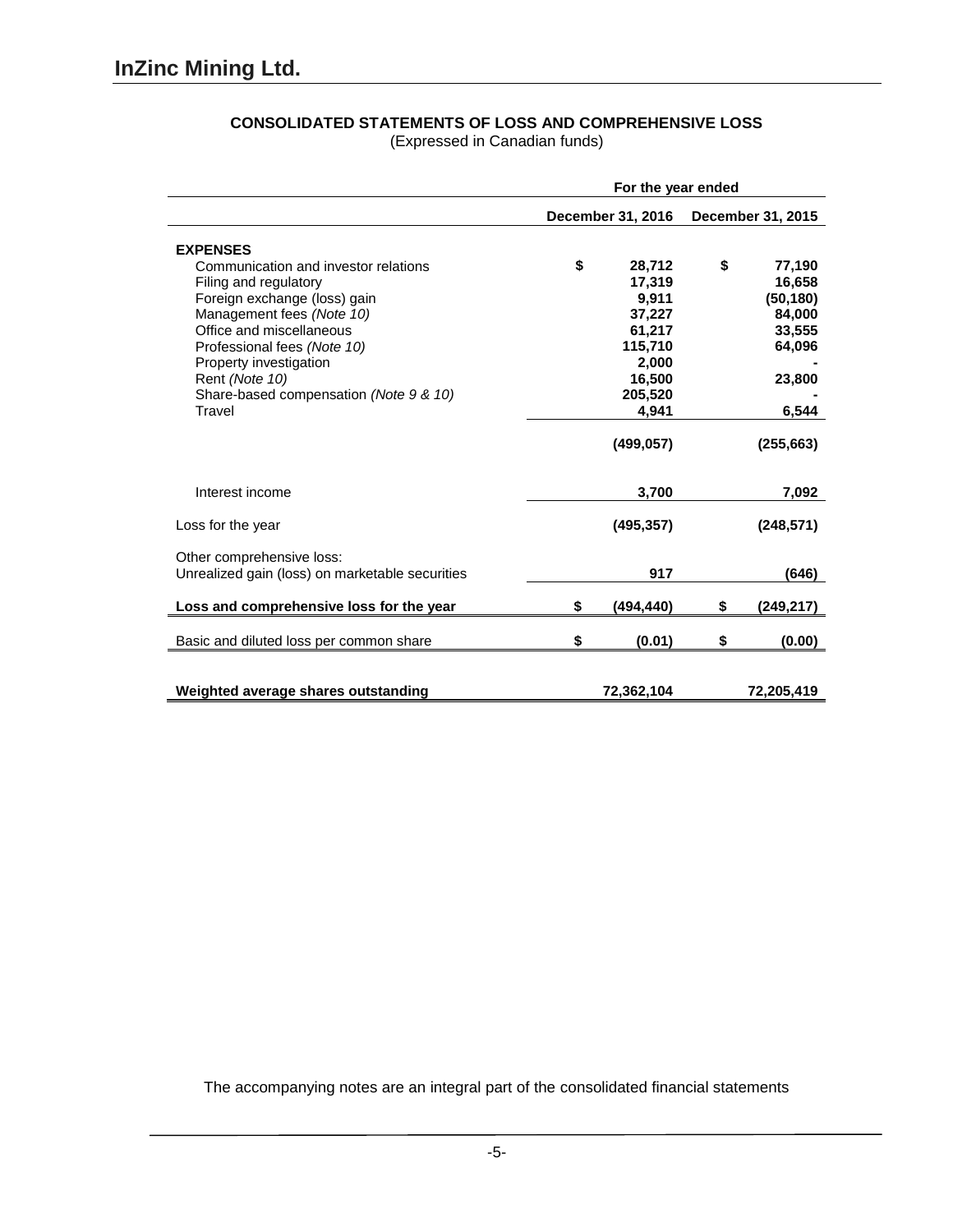# **CONSOLIDATED STATEMENTS OF CHANGES IN SHAREHOLDERS' EQUITY**

(Expressed in Canadian funds)

|                                             | <b>Shares</b><br><b>Issued</b> | <b>Share</b><br>Capital | <b>Reserves</b><br>- Share-<br><b>Based</b> | <b>Reserves -</b><br><b>Accumulated</b><br><b>Other</b><br><b>Comprehensive</b><br>Loss | <b>Deficit</b> | <b>Total</b> |
|---------------------------------------------|--------------------------------|-------------------------|---------------------------------------------|-----------------------------------------------------------------------------------------|----------------|--------------|
| <b>Balance December 31, 2014</b>            | 72,205,419                     | \$13,928,534            | \$451,020                                   | $$$ (686)                                                                               | \$(7,604,364)  | \$6,774,504  |
| Unrealized loss on marketable<br>securities |                                |                         |                                             | (646)                                                                                   |                | (646)        |
| Allocation of expired options               |                                |                         | (221,780)                                   |                                                                                         | 221,780        |              |
| Loss for the year                           |                                |                         |                                             |                                                                                         | (248, 571)     | (248, 571)   |
| Balance December 31, 2015                   | 72,205,419                     | \$13,928,534            | \$229,240                                   | \$(1,332)                                                                               | \$(7,631,155)  | \$6,525,287  |
| Unrealized gain on marketable<br>securities |                                |                         |                                             | 917                                                                                     |                | 917          |
| Share based compensation                    |                                |                         | 205,520                                     |                                                                                         |                | 205,520      |
| Options exercised                           | 450,000                        | 81,000                  | (36,000)                                    |                                                                                         |                | 45,000       |
| Allocation of expired warrants              |                                | 24,407                  | (24, 407)                                   |                                                                                         |                |              |
| Loss for the year                           | $\overline{\phantom{0}}$       |                         |                                             |                                                                                         | (495, 357)     | (495,357)    |
| Balance December 31, 2016                   | 72,655,419                     | \$14,033,941            | \$374,353                                   | \$(415)                                                                                 | \$(8,126,512)  | \$6,281,367  |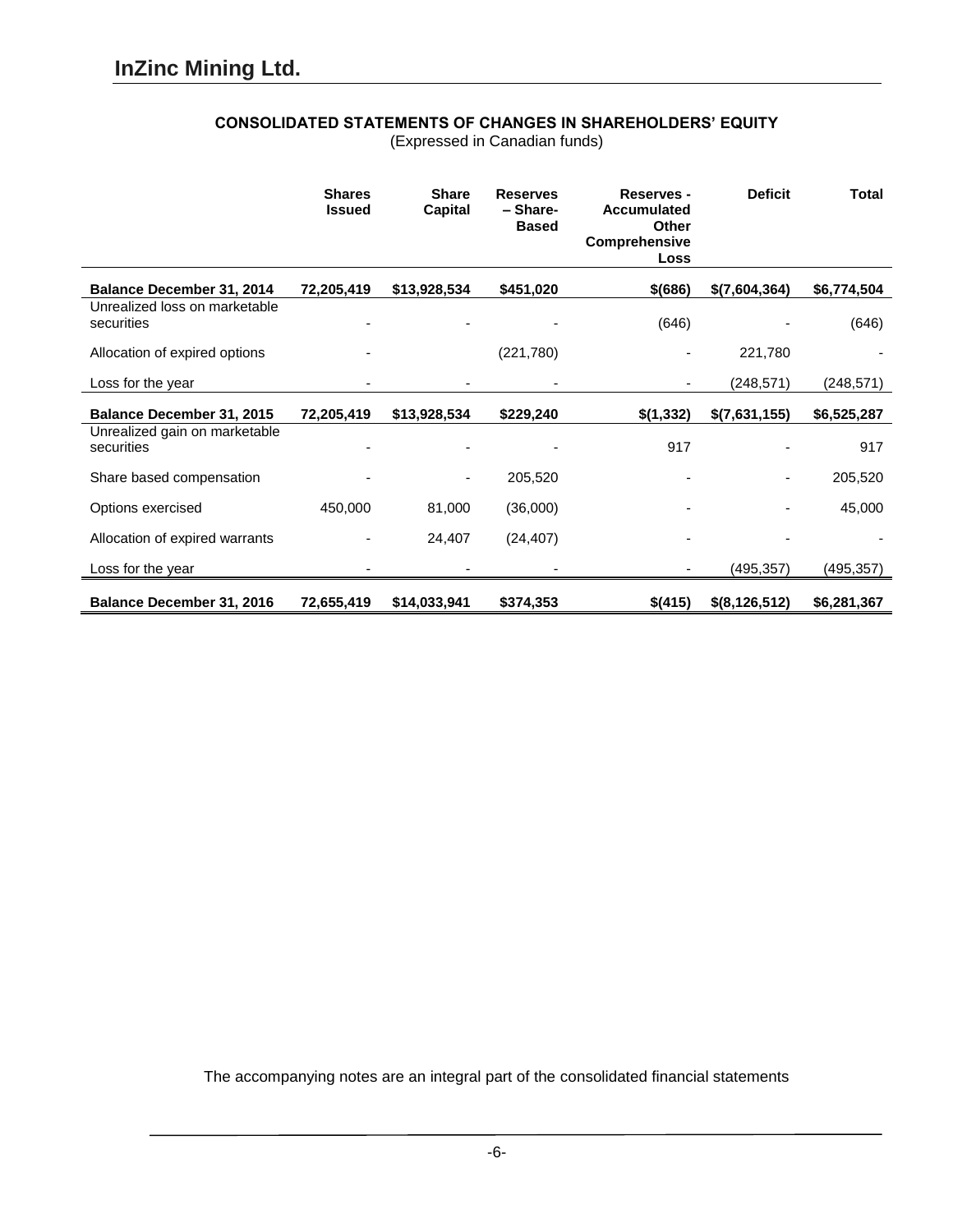(Expressed in Canadian funds)

|                                                                                                                            | For the year ended                     |                  |    |            |  |
|----------------------------------------------------------------------------------------------------------------------------|----------------------------------------|------------------|----|------------|--|
|                                                                                                                            | December 31, 2016<br>December 31, 2015 |                  |    |            |  |
| <b>OPERATING ACTIVITIES</b>                                                                                                |                                        |                  |    |            |  |
| Loss for the year                                                                                                          | \$                                     | (495, 357)       | \$ | (248, 571) |  |
| Items not involving cash:<br>Share-based compensation<br>Unrealized foreign exchange gain (loss) on<br>reclamation deposit |                                        | 205,520<br>3,918 |    | (26, 288)  |  |
| Change in operating assets and liabilities:                                                                                |                                        |                  |    |            |  |
| Increase in receivables                                                                                                    |                                        | (11, 718)        |    | (13, 101)  |  |
| Decrease (increase) in prepaids                                                                                            |                                        | 274              |    | (77)       |  |
| Increase (decrease) in accounts payable and accrued                                                                        |                                        |                  |    |            |  |
| liabilities                                                                                                                |                                        | 4,366            |    | (9,293)    |  |
| Cash used in operating activities                                                                                          |                                        | (292, 997)       |    | (297, 330) |  |
|                                                                                                                            |                                        |                  |    |            |  |
| <b>FINANCING ACTIVITIES</b>                                                                                                |                                        |                  |    |            |  |
| Proceeds from option exercise                                                                                              |                                        | 45,000           |    |            |  |
| Cash provided by financing activities                                                                                      |                                        | 45,000           |    |            |  |
|                                                                                                                            |                                        |                  |    |            |  |
| <b>INVESTING ACTIVITIES</b>                                                                                                |                                        |                  |    |            |  |
| Reclamation deposit                                                                                                        |                                        |                  |    | (11, 557)  |  |
| Exploration and evaluation assets                                                                                          |                                        | (53, 462)        |    | (60, 250)  |  |
| Cash used in investing activities                                                                                          |                                        | (53,462)         |    | (71, 807)  |  |
|                                                                                                                            |                                        |                  |    |            |  |
| Decrease in cash during the year                                                                                           |                                        | (301, 459)       |    | (369, 137) |  |
| Cash, beginning of year                                                                                                    |                                        | 784,188          |    | 1,153,325  |  |
| Cash, end of year                                                                                                          | \$                                     | 482,729          | \$ | 784,188    |  |

*Supplemental disclosure with respect to cash flows (Note 11)*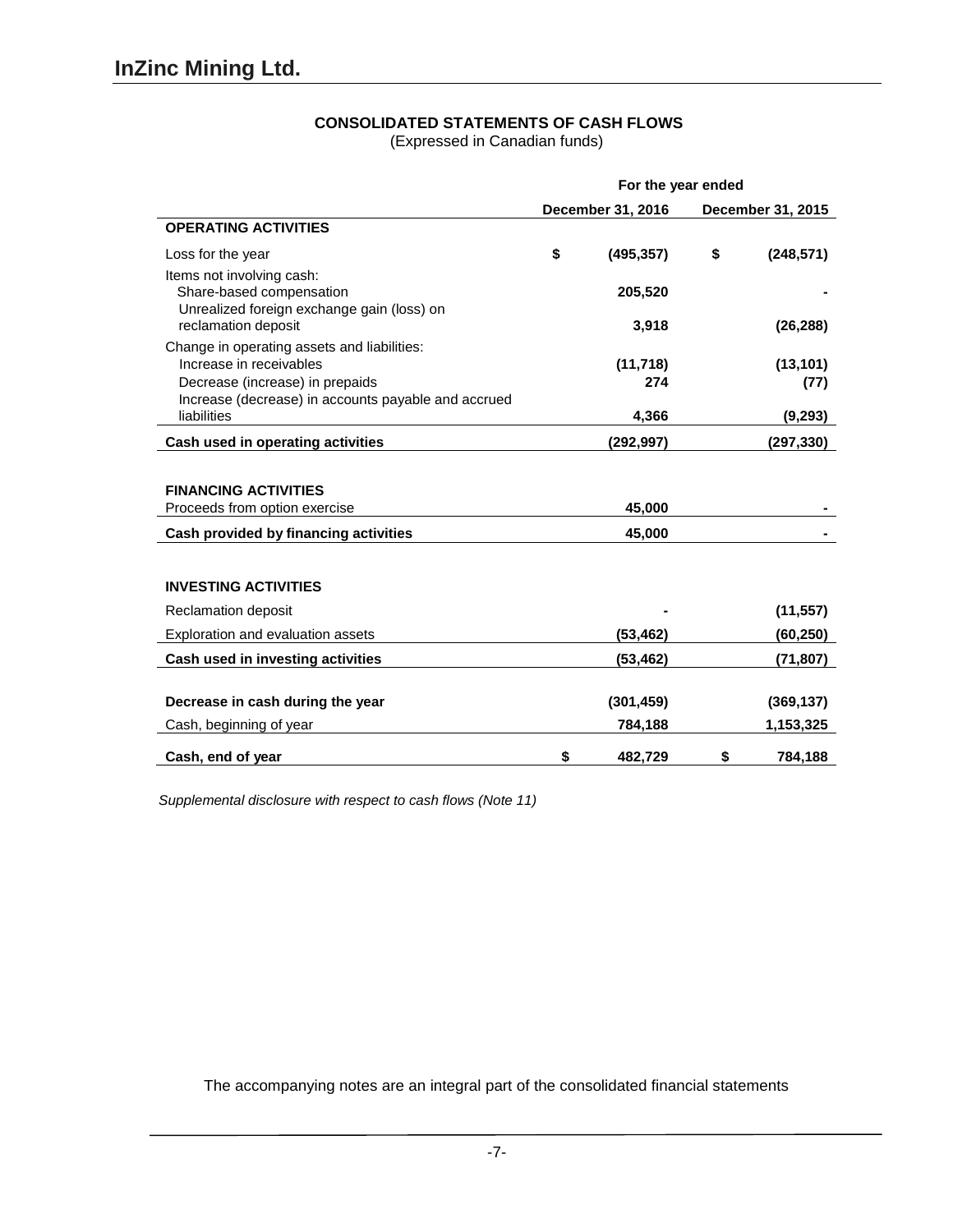# **1. NATURE OF OPERATIONS AND GOING CONCERN**

InZinc Mining Ltd. (the "Company") was incorporated on October 24, 1997 under the laws of British Columbia and was continued under the Canada Business Corporations Act in June, 2002. The Company's head office is at 912 - 1112 West Pender Street, P.O. Box 48268, Station Bentall Centre Vancouver, BC V7X 1A2. The Company is listed on the TSX Venture Exchange ("TSX-V") under the trading symbol IZN.V.

The consolidated financial statements of the Company are presented in Canadian dollars, which is the functional currency of the parent company and its subsidiary, unless otherwise indicated.

The Company's principal business activities include the acquisition and exploration of mineral exploration and evaluation assets. Its current focus is on a mineral property domiciled in the United States. The Company has not yet determined whether its exploration and evaluation asset contains ore reserves that are economically recoverable. The recoverability of the amounts shown for exploration and evaluation assets are dependent upon the existence of economically recoverable reserves, the ability of the Company to obtain necessary financing to complete the development of those reserves and upon future profitable production. To date, the Company has not earned any revenues and is considered to be in the exploration stage.

These consolidated financial statements have been prepared assuming the Company will continue on a going-concern basis. The Company has incurred losses since its inception and the ability of the Company to continue as a going-concern depends upon its ability to raise adequate financing and to develop profitable operations. The consolidated financial statements do not include adjustments to amounts and classifications of assets and liabilities that might be necessary should the Company be unable to continue operations. These material uncertainties may cast significant doubt upon the Company's ability to continue as a going concern.

The continuance of the Company's operations is dependent on obtaining sufficient additional financing in order to realize the recoverability of the Company's investments in exploration and evaluation assets which is dependent upon the existence of economically recoverable reserves and market prices for the underlying minerals. Management closely monitors metal commodity prices, individual equity movements and the stock market to determine the appropriate course of action to be taken by the Company if favourable or adverse market conditions occur.

## **2. STATEMENT OF COMPLIANCE**

These consolidated financial statements have been prepared in accordance with International Accounting Standards ("IAS") 1, "Presentation of Financial Statements" and utilize accounting policies consistent with International Financial Reporting Standards ("IFRS") issued by the International Accounting Standards Board ("IASB") and Interpretations of the International Financial Reporting Interpretations Committee ("IFRIC").

These financial statements were authorized for issue by the audit committee and Board of Directors on April 26, 2017.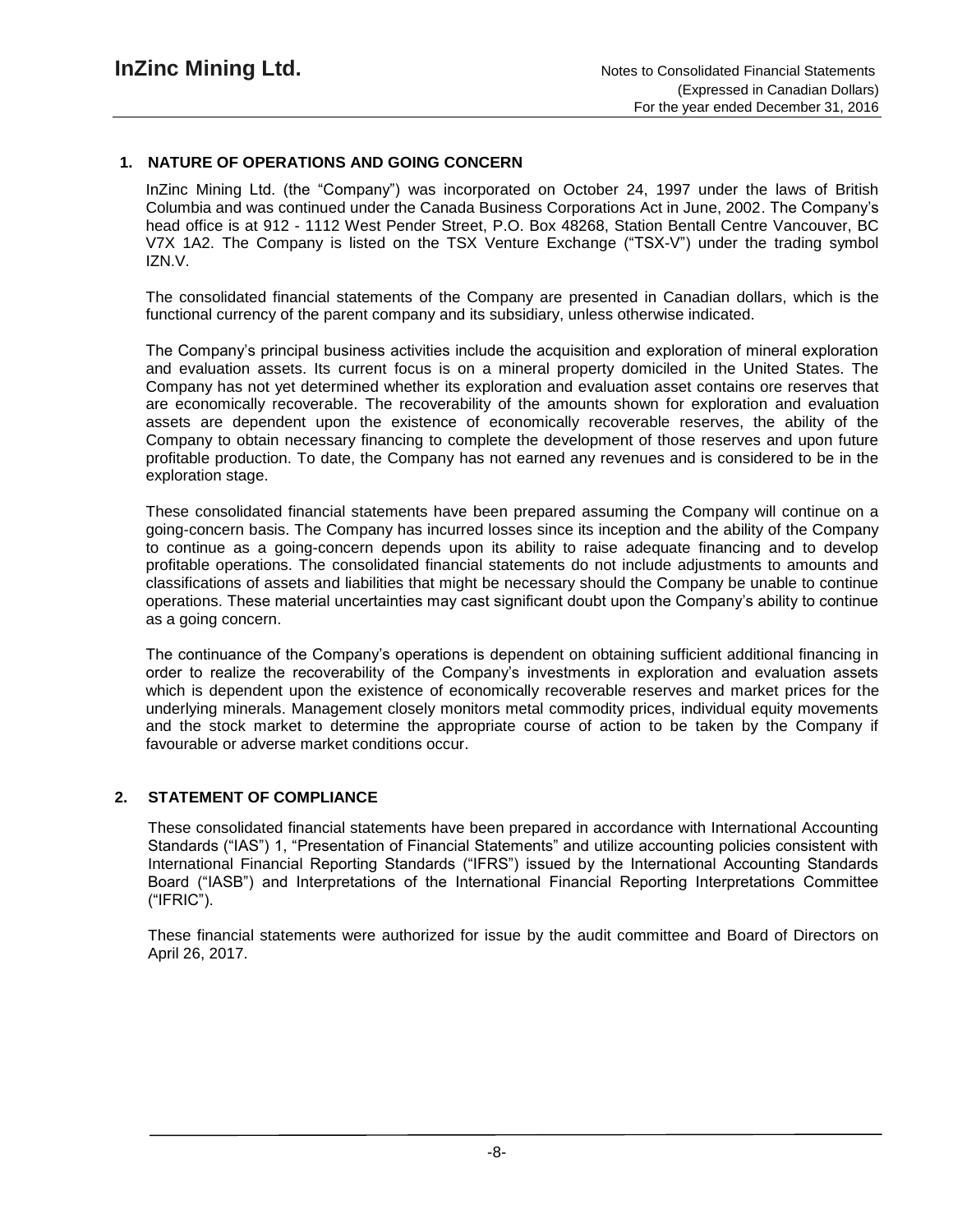# **3. SIGNIFICANT ACCOUNTING POLICIES**

#### **Basis of presentation**

The consolidated financial statements have been prepared on a historical cost basis except for certain non-current assets and financial instruments, which are measured at fair value, as explained in the following accounting policies. In addition, these consolidated financial statements have been prepared using the accrual basis of accounting, except for cash flow information.

#### **Basis of consolidation**

The consolidated financial statements of the Company include the accounts of the Company and its wholly-owned subsidiary N.P.R. (US) Inc., a Nevada corporation. Control exists when the Company has the power, directly or indirectly, to govern the financial and operating policies of an entity so as to obtain benefits from its activities. All inter-company transactions and balances have been eliminated upon consolidation.

#### **Foreign currency transactions**

The Company's reporting currency and the functional currency of all of its operations is the Canadian dollar as this is the principal currency of the economic environment in which the Company operates.

Transactions in foreign currencies are translated at the exchange rate in effect at the date of the transaction. Foreign denominated monetary assets and liabilities are translated to their Canadian dollar equivalents using foreign exchange rates prevailing at the statement of financial position date. Nonmonetary items are translated into Canadian dollars at the exchange rate in effect on the respective transaction dates. Revenues and expenses are translated at average rates for the year, except for amortization, which is translated on the same basis as the related asset. Exchange gains or losses arising on foreign currency translation are reflected in profit or loss for the year.

#### **Use of estimates**

The preparation of consolidated financial statements in conformity with IFRS requires management to make certain estimates, judgments and assumptions that affect the reported amounts of assets and liabilities at the date of the consolidated financial statements and the reported expenses during the year.

Although management uses historical experience and its best knowledge of the amount, events or actions to form the basis for judgments and estimates, actual results may differ from these estimates.

The most significant accounts that require estimates as the basis for determining the stated amounts include the recoverability of exploration and evaluation assets, valuation of share-based compensation and other equity based payments, and the recoverability and measurement of deferred tax assets and liabilities.

Critical estimates exercised in apply accounting policies that have the most significant effects on the amounts recognized in the consolidated financial statements are as follows:

#### Economic recoverability and probability of future economic benefits of exploration and evaluation assets:

Management has determined that exploration, evaluation, and related costs incurred which were capitalized may have future economic benefits and may be economically recoverable. Management uses several criteria in its assessments of economic recoverability and probability of future economic benefits including, geologic and other technical information, a history of conversion of mineral deposits with similar characteristics to its own properties to proven and probable mineral reserves, the quality and capacity of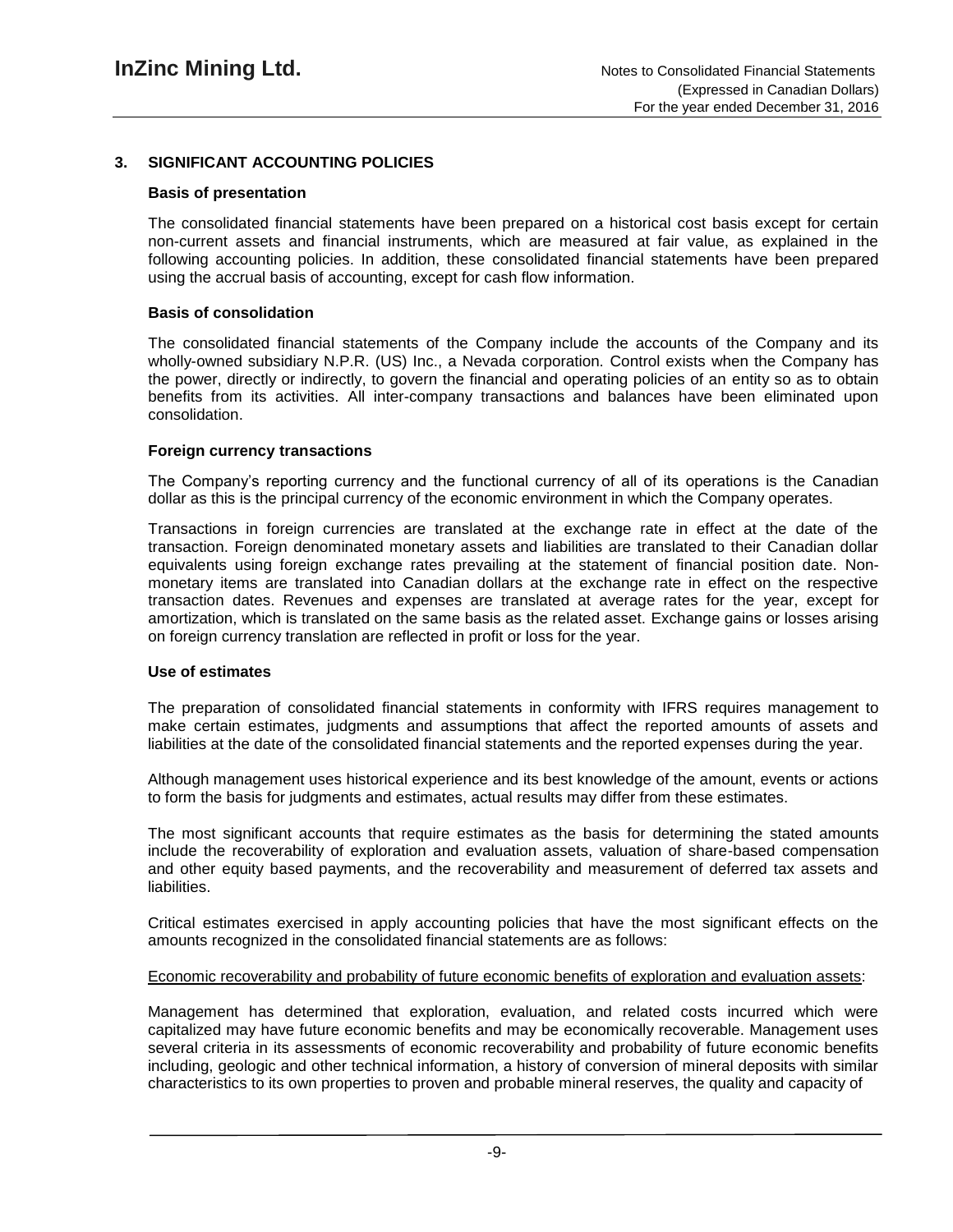#### **Use of estimates (continued)**

existing infrastructure facilities, evaluation of permitting and environmental issues and local support for the project.

#### Valuation of share-based compensation:

The Company uses the Black-Scholes Option Pricing Model for valuation of share-based compensation. Option pricing models require the input of subjective assumptions including expected price volatility, interest rate, and forfeiture rate. Changes in the input assumptions can materially affect the fair value estimate and the Company's earnings and equity reserves.

#### Income taxes:

In assessing the probability of realizing deferred tax assets, management makes estimates related to expectation of future taxable income, applicable tax opportunities, expected timing of reversals of existing temporary differences and the likelihood that tax positions taken will be sustained upon examination by applicable tax authorities. In making its assessments, management gives additional weight to positive and negative evidence that can be objectively verified.

#### Determination of functional currency:

The Company determines the functional currency through an analysis of several indicators such as expenses and cash flow, financing activities, retention of operating cash flows, and frequency of transactions with the reporting entity.

#### Significant Judgement is as Follows:

#### **Exploration and evaluation assets**

Pre-exploration costs are expensed as incurred.

Costs directly related to the exploration and evaluation of mineral properties are capitalized once the legal rights to explore the mineral properties are acquired or obtained. When the technical and commercial viability of a mineral resource have been demonstrated and a development decision has been made, the capitalized costs of the related property are transferred to mining assets and amortized over the estimated useful life of the property following commencement of commercial production.

If it is determined that capitalized acquisition, exploration and evaluation costs are not recoverable, or the property is abandoned or management has determined an impairment in value, the property is written down to its recoverable amount. Exploration and evaluation assets are reviewed for impairment when facts and circumstances suggest that the carrying amount may exceed its recoverable amount.

Capitalized amounts include the cash or other consideration and the assigned value of shares issued, if any, on the acquisition of exploration and evaluation assets. Costs related to properties acquired under option agreements or joint ventures, whereby payments are made at the sole discretion of the Company, are recorded in the accounts at such time as the payments are made. The Company does not accrue estimated future costs of maintaining its exploration and evaluation assets in good standing.

Capitalized costs as reported on the statements of financial position represent costs incurred to date and may not reflect actual, present, or future values. Recovery of carrying value is dependent upon future commercial success or proceeds from disposition of the exploration and evaluation property interests.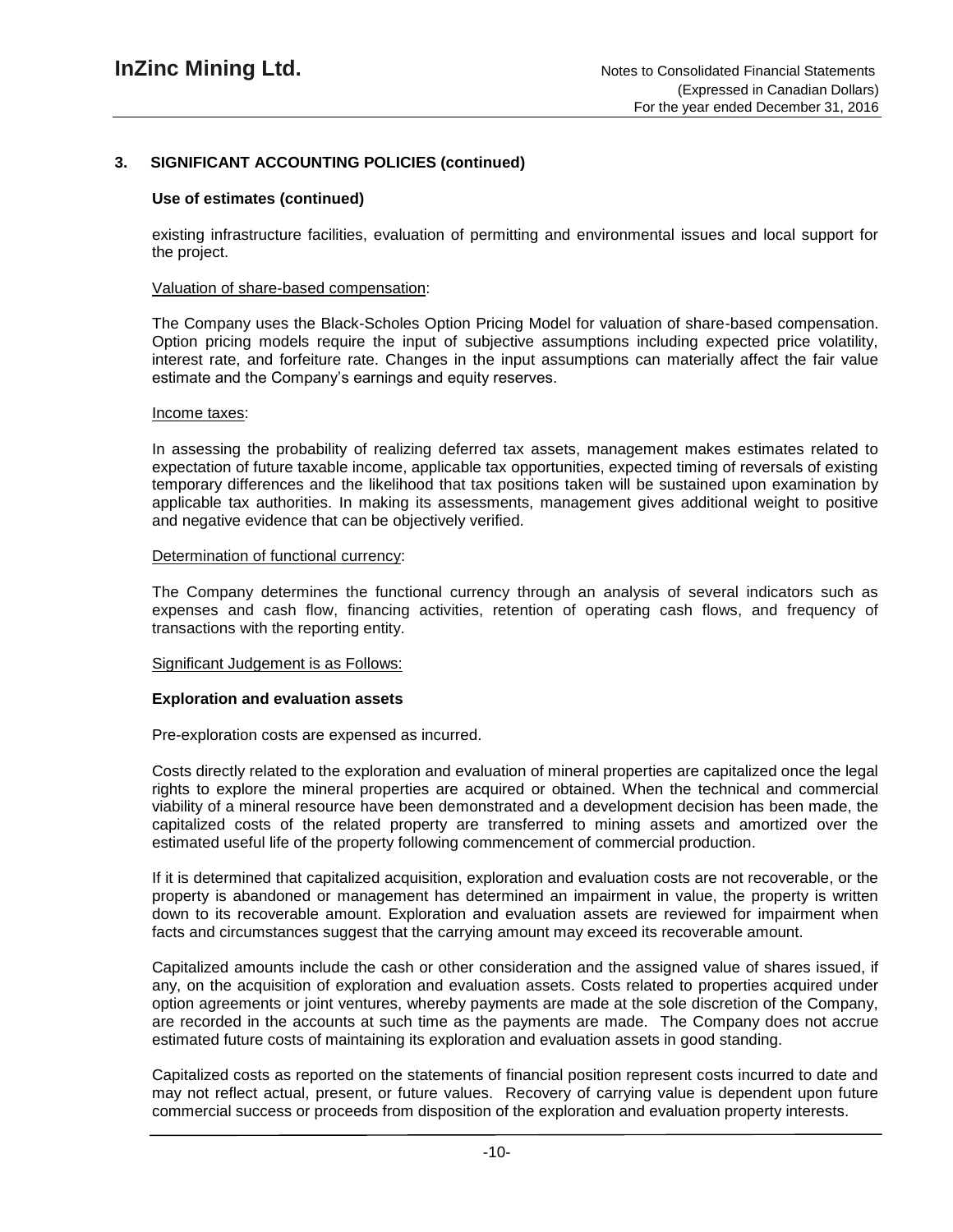# **Exploration and evaluation assets (continued)**

Management evaluates each mineral interest on a reporting period basis or as events and circumstances warrant, and makes a determination based on exploration activity and results, estimated future cash flows and availability of funding as to which costs are capitalized or charged as impairment charges. Writedowns due to impairment in value are charged to profit or loss.

Exploration and evaluation assets, where future cash flows are not reasonably determinable, are evaluated for impairment based on results of exploration work, management's intentions and determination of the extent to which future exploration programs are warranted and likely to be funded.

General exploration costs not related to specific properties and general administrative expenses are charged to profit or loss in the year in which they are incurred.

## **Restoration and environmental obligations**

The Company recognizes liabilities for statutory, contractual, constructive or legal obligations associated with the retirement of long-term assets, when those obligations result from the acquisition, construction, development or normal operation of the assets. The net present value of future restoration cost estimates arising from the decommissioning of plant and other site preparation work is capitalized to exploration and evaluation assets along with a corresponding increase in the restoration provision in the period incurred. Discount rates using a pre-tax rate that reflect the time value of money are used to calculate the net present value. The restoration asset will be depreciated on the same basis as other mining assets.

The Company's estimates of restoration costs could change as a result of changes in regulatory requirements, discount rates and assumptions regarding the amount and timing of the future expenditures. These changes are recorded directly to the related asset with a corresponding entry to the restoration provision. The Company's estimates are reviewed annually for changes in regulatory requirements, discount rates, effects of inflation and changes in estimates.

Changes in the net present value, excluding changes in amount and timing of the Company's estimates of reclamation costs, are charged to profit or loss.

The net present value of restoration costs arising from subsequent site damage that is incurred on an ongoing basis during production are charged to profit or loss in the period incurred.

The Company has no restoration and environmental obligations for the years presented.

## **Impairment of assets**

The carrying amount of the Company's assets (which includes exploration and evaluation assets) is reviewed at each reporting date to determine whether there is any indication of impairment. If such indication exists, the recoverable amount of the asset is estimated in order to determine the extent of the impairment loss. An impairment loss is recognized whenever the carrying amount of an asset or its cash generating unit exceeds its recoverable amount. Impairment losses are recognized in profit or loss.

The recoverable amount of assets is the greater of an asset's fair value less cost to sell and value in use. In assessing value in use, the estimated future cash flows are discounted to their present value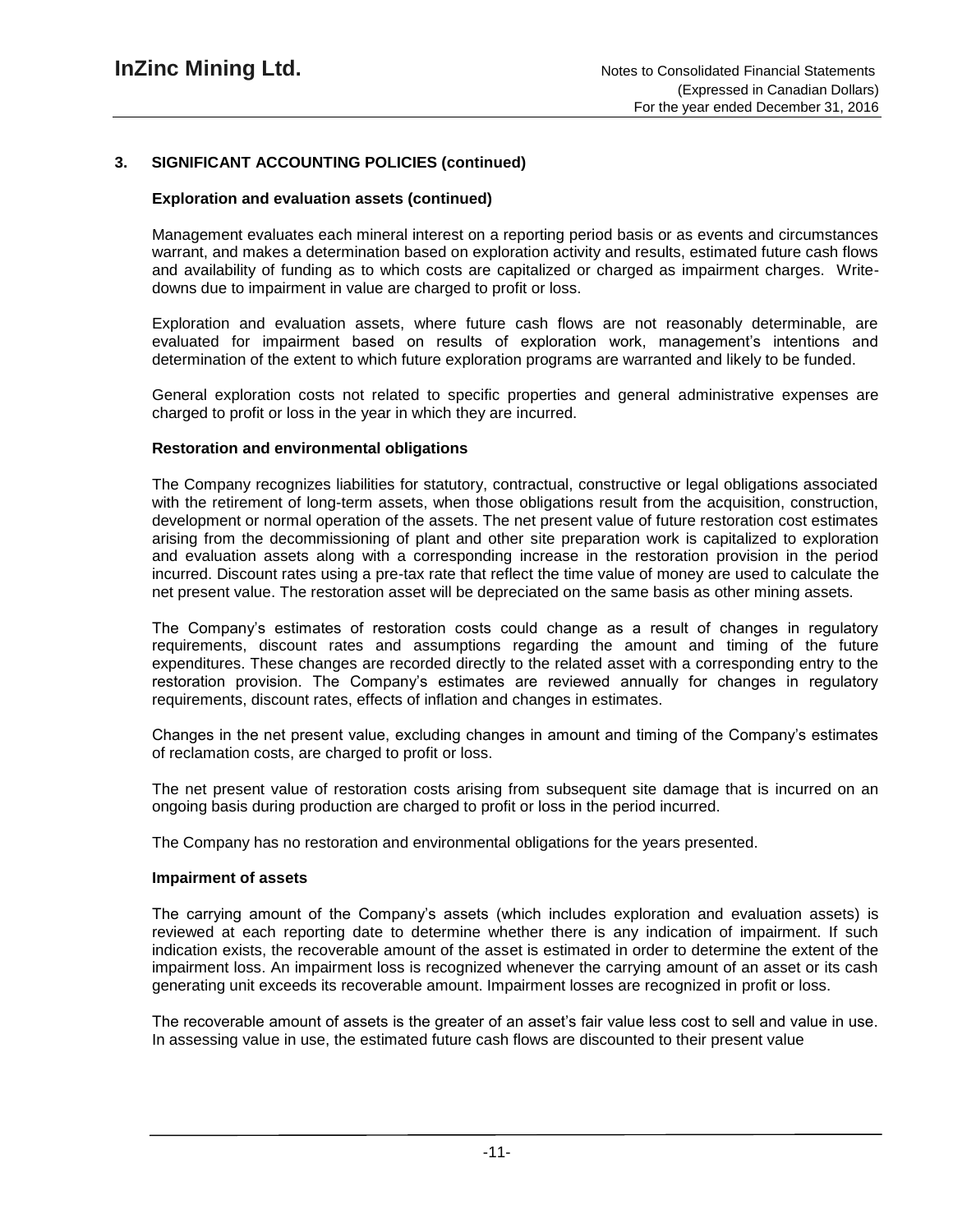# **Impairment of assets (continued)**

using a pre-tax discount rate that reflects the current market assessments of the time value of money and the risks specific to the asset. For an asset that does not generate cash inflows largely independent of those from other assets, the recoverable amount is determined for the cash-generating unit to which the asset belongs.

An impairment loss is only reversed if there is an indication that the impairment loss may no longer exist and there has been a change in the estimates used to determine the recoverable amount, however, not to an amount higher than the carrying amount that would have been determined had no impairment loss been recognized in previous years.

Assets that have an indefinite useful life are not subject to amortization and are tested annually for impairment.

#### **Share capital**

Financial instruments issued by the Company are classified as equity only to the extent that they do not meet the definition of a financial liability or financial asset. The Company's common shares, share purchase warrants and stock options are classified as equity instruments.

Incremental costs directly attributable to the issue of new shares or options are recognized as a deduction from equity, net of tax.

#### *Valuation of equity units issued in private placements:*

The Company has adopted a residual value method with respect to the measurement of shares and warrants issued as private placement units. The residual value method first allocates value to the more easily measurable component based on fair value and then the residual value, if any, to the less easily measurable component.

The fair value of the common shares issued in private placements was determined to be the more easily measurable component and were valued at their fair value, as determined by the closing price on the issuance date, the balance, if any, was allocated to the attached warrants. Any fair value attributed to the warrants is recorded to reserves. If the warrants expire unexercised, the value attributed to the warrants is transferred to share capital.

#### *Share-based compensation:*

The Company uses the fair value based method of accounting for stock options granted to employees and directors and for compensatory warrants. Under this method, the fair value of the stock options and compensatory warrants are determined using the Black-Scholes option pricing model. The fair value of stock options is recognized to expense over the vesting period, and the fair value of compensatory warrants is recognized as share issuance costs, with the offsetting credit to reserves. If the stock options or warrants are exercised, the proceeds are credited to share capital and the fair value of the options or warrants exercised are reclassified from reserves to share capital. If stock options expire unexercised, the value attributed to the options is transferred to deficit.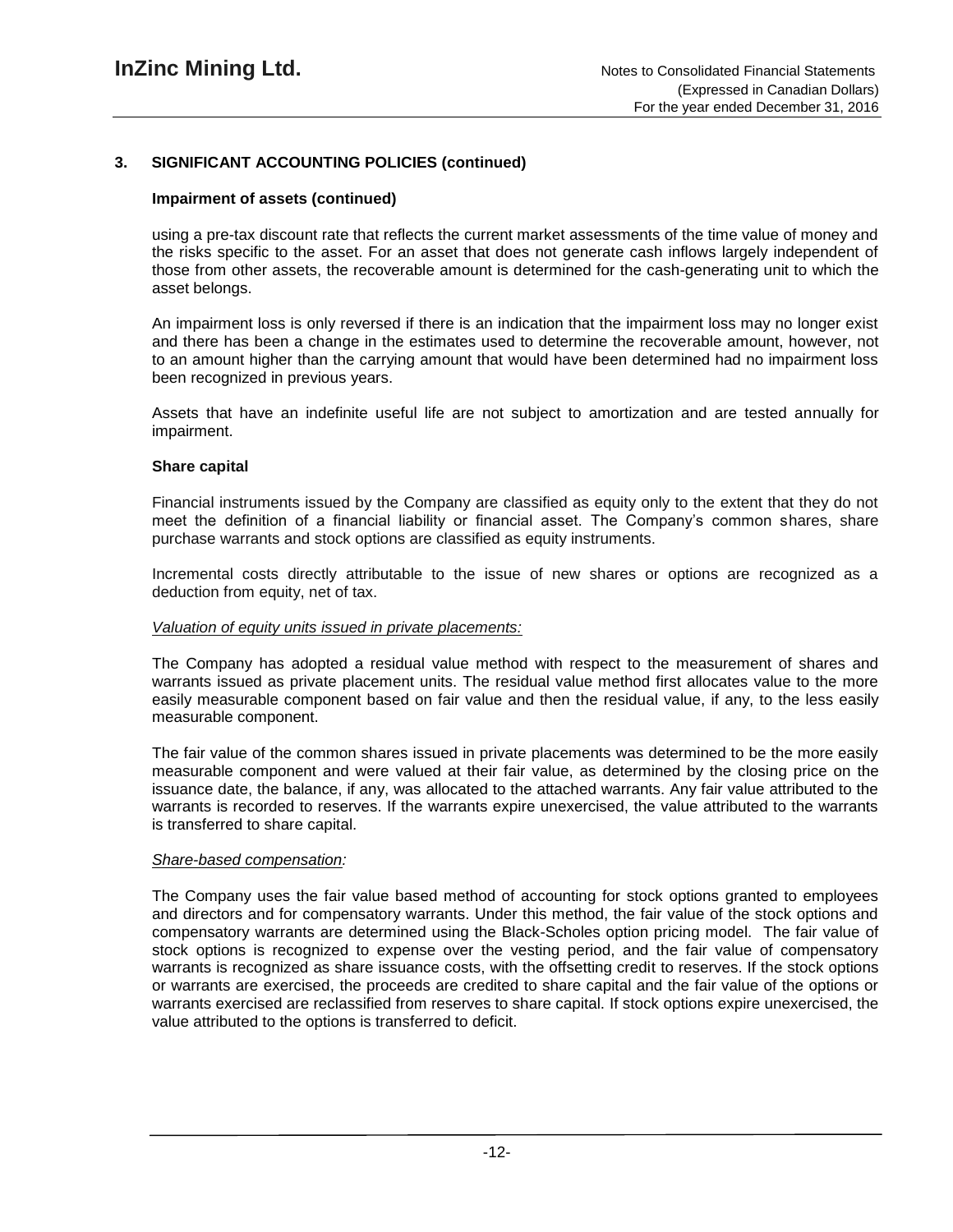## **Basic and diluted loss per share**

Basic earnings (loss) per share is computed by dividing net earnings (loss) available to common shareholders by the weighted average number of shares outstanding during the reporting period. Diluted earnings (loss) per share is computed similar to basic earnings (loss) per share except that the weighted average shares outstanding are increased to include additional shares for the assumed exercise of stock options and warrants, if dilutive. The number of additional shares is calculated by assuming that outstanding stock options and warrants were exercised and that the proceeds from such exercises were used to acquire common stock at the average market price during the reporting periods. Options and warrants were excluded from diluted loss per share as they proved to be anti-dilutive.

## **Financial instruments**

## *Financial assets:*

The Company classifies its financial assets into one of the following categories as follows:

*Fair value through profit or loss -* This category comprises derivatives and financial assets acquired principally for the purpose of selling or repurchasing in the near term. They are carried at fair value with changes in fair value recognized in profit or loss. The Company classifies cash as fair value through profit or loss.

*Loans and receivables -* These assets are non-derivative financial assets with fixed or determinable payments that are not quoted in an active market. They are carried at amortized cost using the effective interest method less any provision for impairment. The Company classifies receivables and reclamation deposit as loans and receivables.

*Held-to-maturity investments* - These assets are non-derivative financial assets with fixed or determinable payments and fixed maturities that the Company's management has the positive intention and ability to hold to maturity. These assets are measured at amortized cost using the effective interest method less any provision for impairment.

*Available-for-sale* - Non-derivative financial assets not included in the above categories are classified as available-for-sale. They are carried at fair value with changes in fair value recognized in other comprehensive income (loss). Where a decline in the fair value of an available-for-sale financial asset constitutes objective evidence of impairment, the amount of the loss is removed from accumulated other comprehensive income (loss) and recognized profit or loss. The Company classifies marketable securities as available-for-sale.

All financial assets except those measured at fair value through profit or loss are subject to review for impairment at least at each reporting date. Financial assets are impaired when there is objective evidence of impairment as a result of one or more events that have occurred after initial recognition of the asset and that event has an impact on the estimated future cash flows of the financial asset or the group of financial assets.

## *Financial liabilities:*

The Company classifies its financial liabilities into one of two categories as follows: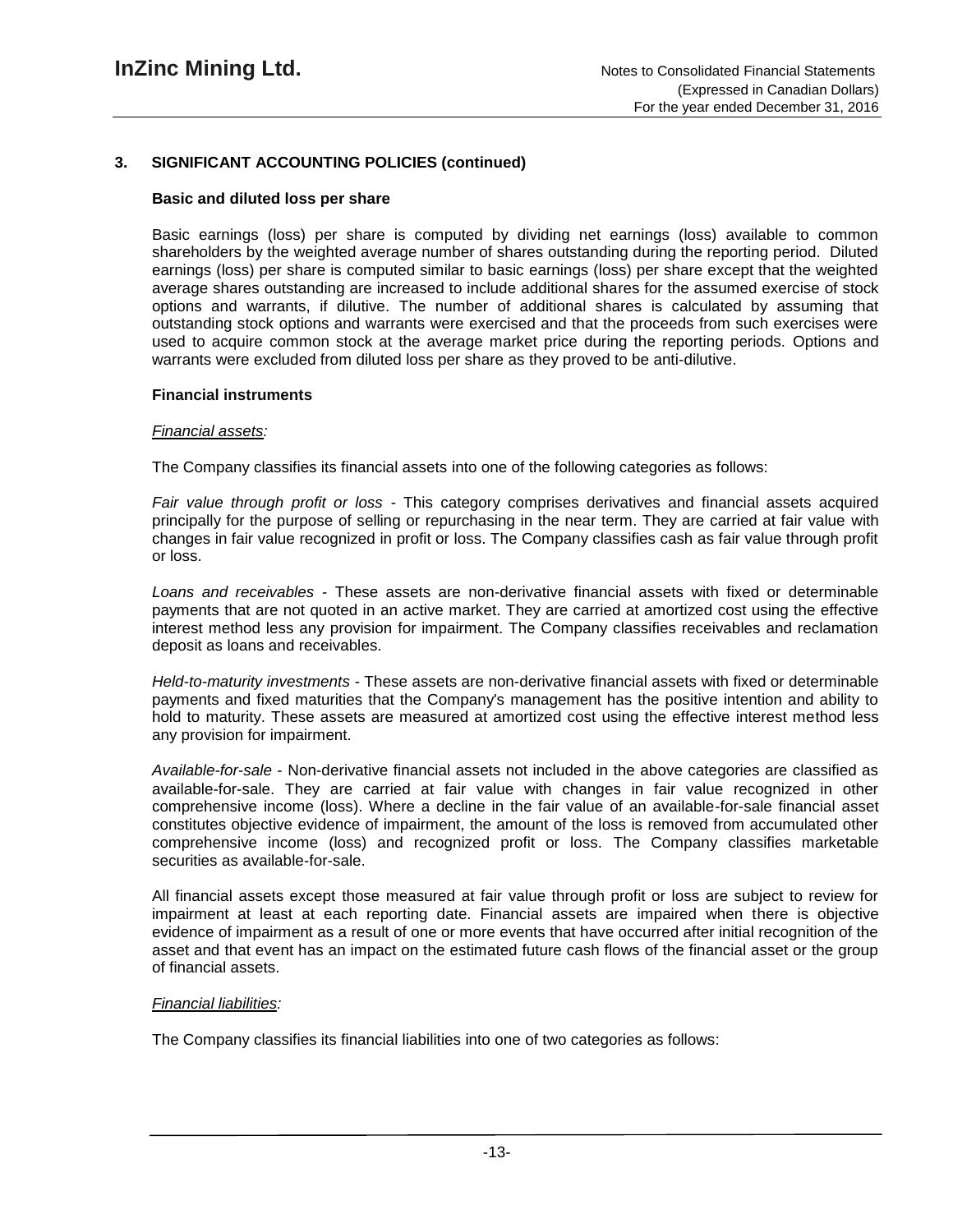### **Financial instruments (continued)**

*Fair value through profit or loss* - This category comprises derivatives and financial liabilities incurred principally for the purpose of selling or repurchasing in the near term. They are carried at fair value with changes in fair value recognized in profit or loss.

*Other financial liabilities:* This category consists of liabilities carried at amortized cost using the effective interest method, and includes accounts payable and accrued liabilities.

For the years presented, the Company did not have any derivative financial assets and liabilities.

#### **Income taxes**

#### *Current income tax:*

Current income tax assets and liabilities for the current period are measured at the amount expected to be recovered from or paid to the taxation authorities. The tax rates and tax laws used to compute the amount are those that are enacted or substantively enacted, at the reporting date, in the country where the Company operates and generates taxable income.

#### *Deferred tax:*

Deferred taxes are recognized in respect of temporary differences at the reporting date between the tax bases of assets and liabilities and their carrying amounts for financial reporting purposes.

The carrying amount of deferred tax assets is reviewed at the end of each reporting period and recognized only to the extent that it is probable that sufficient taxable profit will be available to allow all or part of the deferred tax asset to be utilized. The Company has not recognized any deferred tax assets for the years presented.

Deferred tax assets and liabilities are measured at the tax rates that are expected to apply to the year when the asset is realized or the liability is settled, based on tax rates (and tax laws) that have been enacted or substantively enacted by the end of the reporting period.

Deferred tax assets and deferred tax liabilities are offset, if a legally enforceable right exists to set off current tax assets against current income tax liabilities and the deferred taxes relate to the same taxable entity and the same taxation authority.

#### **New and amended IFRS pronouncements**

A number of new standards, amendments to standards and interpretations applicable to the Company are not yet effective for the year ending December 31, 2016 and have not been applied in preparing these consolidated financial statements.

a. IFRS 9, "Financial Instruments", replaces the guidance in IAS 39, "Financial Instruments: Recognition and Measurement", and includes requirements for recognition and measurement, impairment, derecognition and general hedge accounting. The standard is effective for annual periods beginning on or after January 1, 2018, with earlier application permitted. The Company does not intend to early adopt IFRS 9.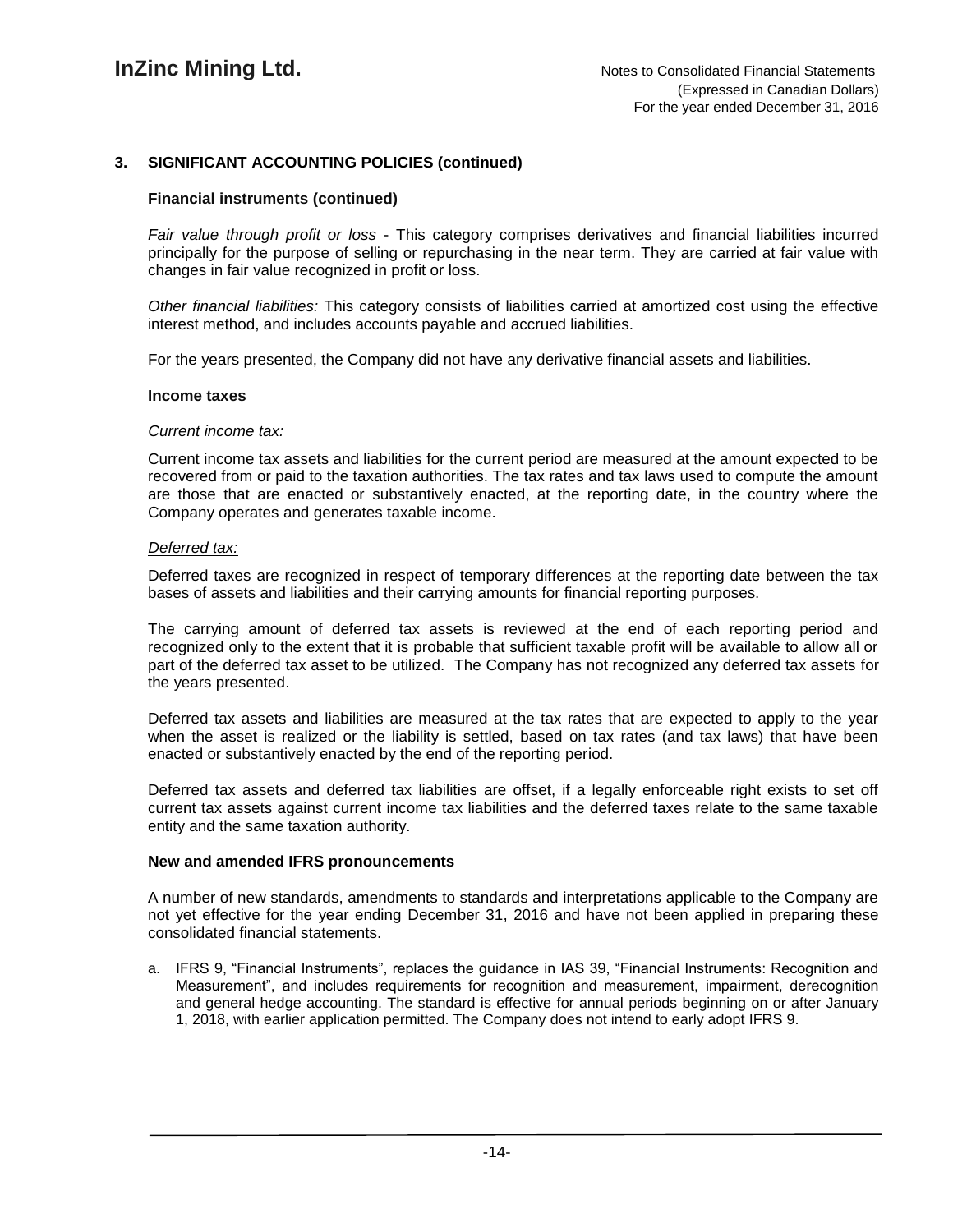#### **New and amended IFRS pronouncements (continued)**

b. IFRS 15, "Revenue from Contracts with Customers", establishes principles that an entity shall apply to report useful information to users of financial statements about the nature, amount, timing and uncertainty of revenue and cash flows arising from a contract with a customer. The standard is effective for annual periods beginning on or after January 1, 2018, with earlier application permitted. The Company does not intend to early adopt IFRS 15.

None of the remaining standards and amendments to standards and interpretations are expected to have a significant effect on the consolidated financials statements of the Company.

#### **4. CASH**

Cash is comprised of cash in Canadian and US financial institutions:

|                                         | December 31, 2016 |         | December 31, 2015 |
|-----------------------------------------|-------------------|---------|-------------------|
| Cash in US financial institutions       |                   | 461     | 1.522             |
| Cash in Canadian financial institutions |                   | 482.268 | 782,666           |
| Total cash                              |                   | 482.729 | 784.188           |

## **5. RECEIVABLES**

Trade and other receivables were comprised of the following:

|                       | December 31, 2016 |        | <b>December 31, 2015</b> |        |  |
|-----------------------|-------------------|--------|--------------------------|--------|--|
| <b>GST</b> receivable |                   | 35.294 |                          | 23.576 |  |

# **6. MARKETABLE SECURITIES**

Marketable securities are classified as available for sale financial instruments, which are adjusted to market value. As at December 31, 2016 the fair market value of the securities held was \$1,874 (December 31, 2015 - \$957).

## **7. EXPLORATION AND EVALUATION ASSETS**

Title to exploration and evaluation assets involves inherent risks due to difficulties of determining the validity of certain mineral claims and leases as well as the potential for problems arising from the frequently ambiguous conveyancing history characteristic of many exploration and evaluation assets. The Company has investigated title to its exploration and evaluation asset and, to the best of its knowledge, title is in good standing.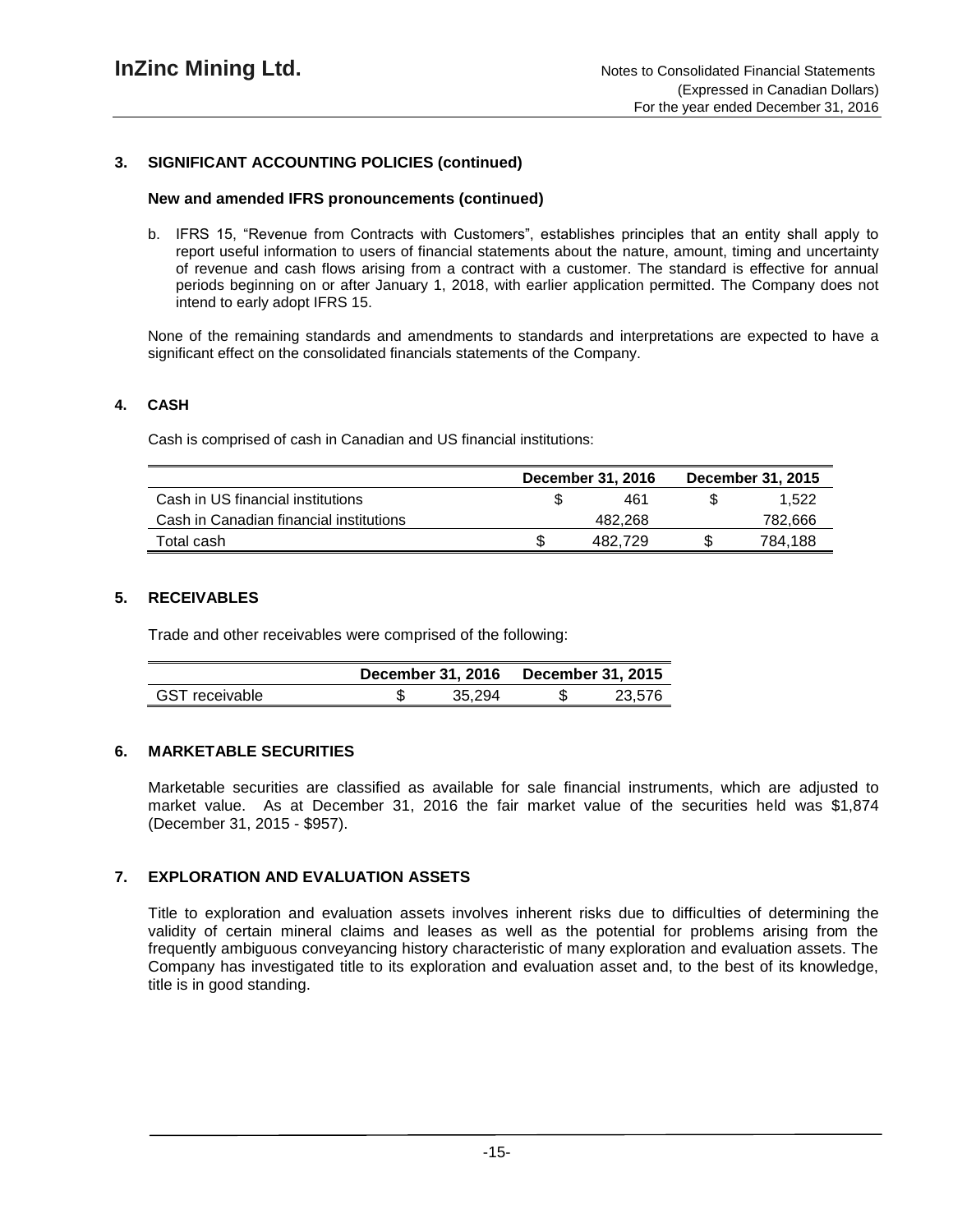# **7. EXPLORATION AND EVALUATION ASSETS (continued)**

### **West Desert Property**

The Company holds a 100% interest in various mining claims and a mineral lease referred to as the West Desert Property, located in Utah, USA.

The following table represents expenditures incurred on the exploration and evaluation assets during the year ended December 31, 2016:

|                                                          | <b>West Desert</b> |
|----------------------------------------------------------|--------------------|
| <b>Acquisition costs</b>                                 |                    |
| Balance, beginning and end of year                       | S<br>394.127       |
| Deferred exploration costs                               |                    |
| Balance, beginning of year<br>Additions during the year: | 5,222,078          |
| Field costs                                              | 3.548              |
| Property holding costs, taxes and fees                   | 49.914             |
|                                                          | 53,462             |
| Balance, December 31, 2016                               | 5.275.540          |
| Total                                                    | 5.669.667<br>S     |

The following table represents expenditures incurred on the exploration and evaluation assets during the year ended December 31, 2015:

|                                        | <b>West Desert</b> |
|----------------------------------------|--------------------|
| <b>Acquisition costs</b>               |                    |
| Balance, beginning and end of year     | \$<br>394.127      |
| Deferred exploration costs             |                    |
| Balance, beginning of year             | 5,159,512          |
| Additions during the year:             |                    |
| Field costs                            | 5,559              |
| Geological wages, fees and costs       | 3,091              |
| Metallurgical                          | 9.135              |
| Property holding costs, taxes and fees | 44,781             |
|                                        | 62.566             |
| Balance, December 31, 2015             | 5,222,078          |
| Total                                  | 5.616.205<br>S     |

#### **Reclamation deposit**

The Company has reclamation bonds of \$127,360 (December 31, 2015 - \$131,278) to cover potential disturbances on the property.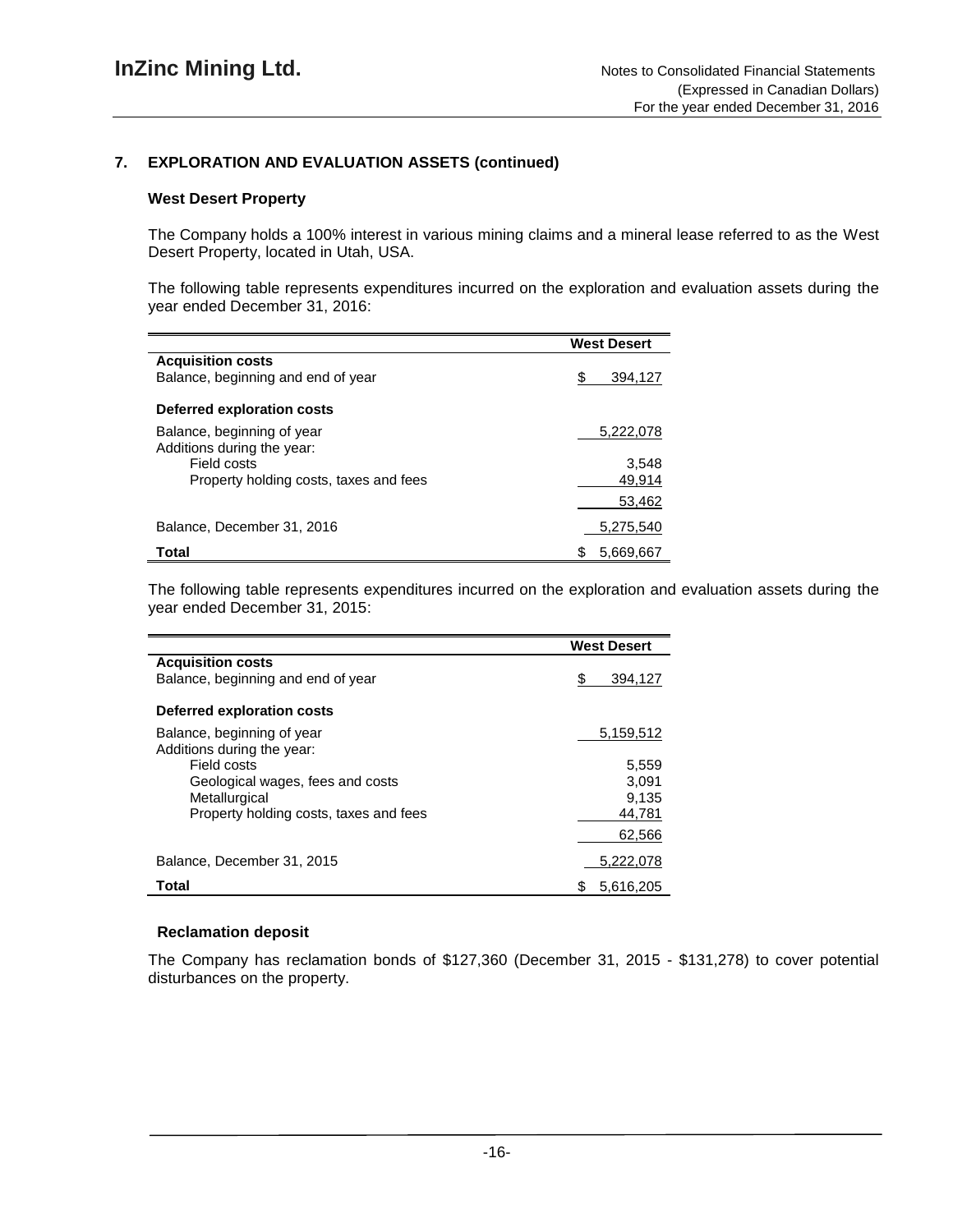# **8. ACCOUNTS PAYABLE AND ACCRUED LIABILITIES**

Accounts payable and accrued liabilities were comprised of the following:

|                        | <b>December 31, 2016</b> |        | <b>December 31, 2015</b> |        |
|------------------------|--------------------------|--------|--------------------------|--------|
| Trade payables         |                          | 43.055 | ъD                       | 33.297 |
| Due to related parties |                          | 6.372  |                          | 11.764 |
| Total                  |                          | 49.427 |                          | 45.061 |

## **9. SHARE CAPITAL AND RESERVES**

#### **[a] Common shares**

The Company has authorized share capital of unlimited common shares without par value.

During the year ended December 31, 2016, the Company issued 450,000 shares pursuant to the exercise of stock options.

During the year ended December 31, 2015, the Company did not issue any shares.

## **[b] Stock options**

The Company grants stock options to employees and consultants as compensation for services, pursuant to its incentive Share Option Plan (the "Plan"). Options issued must have an exercise price greater than or equal to the "Discounted Market Price" of the Company's stock on the grant date. Options have a maximum expiry period of up to five years from the grant date and vest at such time as may be determined by the Board of Directors at the date of the grant. Options granted to consultants performing investor relations activities shall vest in stages over a 12-month period with a maximum of one-quarter of the options vesting in any three-month period. The number of options that may be issued under the Plan is limited to no more than 10% of the Company's issued and outstanding shares on the grant date.

During 2016, the Company granted 3,150,000 incentive stock options to directors, an officer and consultants with various vesting provisions. During the year ended December 31, 2016, the Company expensed \$205,520, which was recorded in share-based compensation.

The weighted average fair value of stock options granted during the year ended December 31, 2016 was \$0.077 per option.

The Company did not grant any options during fiscal 2015.

The fair value of stock options granted was estimated using the Black-Scholes option pricing model with weighted average assumptions as follows:

|                         | Year ended 2016 | Year ended 2015 |
|-------------------------|-----------------|-----------------|
| Risk free interest rate | 0.72%           |                 |
| Expected life (years)   | 5               |                 |
| Expected volatility     | 119.75%         | -               |
| Dividend yield          | -               |                 |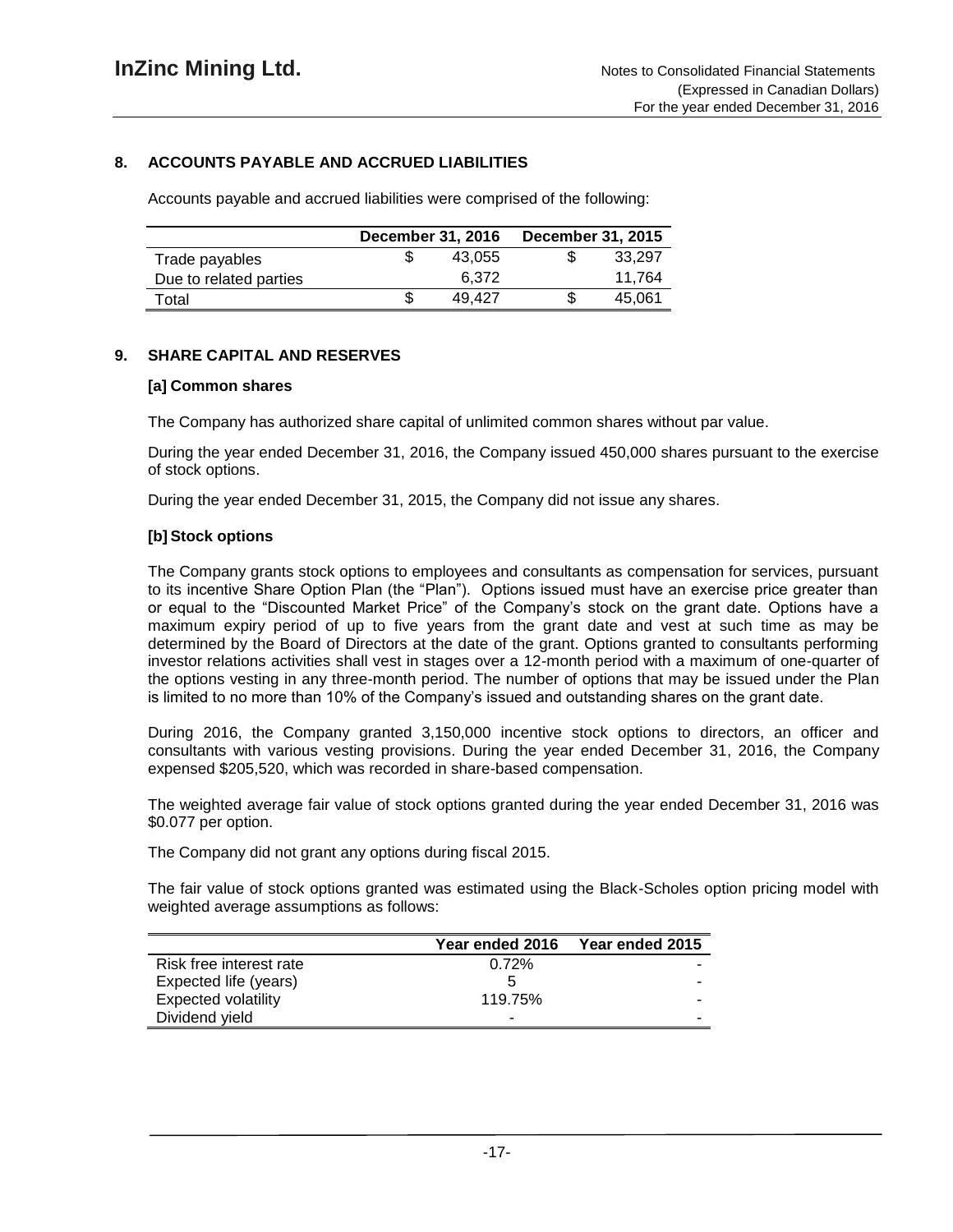# **9. SHARE CAPITAL AND RESERVES (continued)**

A summary of stock option activities are as follows:

|                                                                                                                                                                                                                                                                                                                                             | <b>Number of Options</b> | <b>Exercise Price (\$)</b> |
|---------------------------------------------------------------------------------------------------------------------------------------------------------------------------------------------------------------------------------------------------------------------------------------------------------------------------------------------|--------------------------|----------------------------|
| Balance - December 31, 2014                                                                                                                                                                                                                                                                                                                 | 3,850,000                | $0.150^{(1)}$              |
| Expired during the year                                                                                                                                                                                                                                                                                                                     | (1,200,000)              | $0.250^{(1)}$              |
| Balance - December 31, 2015                                                                                                                                                                                                                                                                                                                 | 2,650,000                | $0.100^{(1)}$              |
|                                                                                                                                                                                                                                                                                                                                             |                          |                            |
| Granted during the year                                                                                                                                                                                                                                                                                                                     | 3,150,000                | $0.093^{(1)}$              |
| Exercised during the year                                                                                                                                                                                                                                                                                                                   | (450,000)                | 0.100                      |
| Balance - December 31, 2016                                                                                                                                                                                                                                                                                                                 | 5,350,000                | 0.096(1)                   |
| Exercisable                                                                                                                                                                                                                                                                                                                                 | 4,275,000                | 0.096(1)                   |
| $(4)$ $\qquad \qquad$ $\qquad$ $\qquad$ $\qquad$ $\qquad$ $\qquad$ $\qquad$ $\qquad$ $\qquad$ $\qquad$ $\qquad$ $\qquad$ $\qquad$ $\qquad$ $\qquad$ $\qquad$ $\qquad$ $\qquad$ $\qquad$ $\qquad$ $\qquad$ $\qquad$ $\qquad$ $\qquad$ $\qquad$ $\qquad$ $\qquad$ $\qquad$ $\qquad$ $\qquad$ $\qquad$ $\qquad$ $\qquad$ $\qquad$ $\qquad$ $\$ |                          |                            |

 $(1)$  weighted average

The Company has outstanding options entitling the holder to purchase an aggregate number of common shares at December 31, 2016 as follows:

| <b>Number of Options</b> | <b>Exercise Price</b> | <b>Expiry Date</b> | <b>Contractual life</b><br>remaining (years) |
|--------------------------|-----------------------|--------------------|----------------------------------------------|
| 2,200,000                | 0.10                  | November 2, 2017   | 0.84                                         |
| 2,650,000                | 0.09                  | May 31, 2021       | 4.42                                         |
| 500,000                  | 0.11                  | June 21, 2021      | 4.47                                         |
| 5,350,000                |                       |                    | $2.95^{(1)}$                                 |

(1) weighted average

# **[c] Warrants**

Warrant transactions are summarized as follows:

On August 25, 2016 the Company provided a 12-month extension of the expiry date of 4,513,700 share purchase warrants originally issued in connection with two non-brokered private placements. The original terms of the placements specified that each warrant was exercisable into one common share of the Company at a price of \$0.30 per warrant share until August 29, 2016 and September 30, 2016, respectively.

|                                      | <b>Number of</b><br><b>Warrants</b> | <b>Exercise Price</b> |
|--------------------------------------|-------------------------------------|-----------------------|
| Balance – December 31, 2015 and 2014 | 4,866,819                           | \$0.30                |
|                                      |                                     |                       |
| Expired during the year              | (353, 119)                          | \$0.30                |
| Balance - December 31, 2016          | 4,513,700                           | \$0.30                |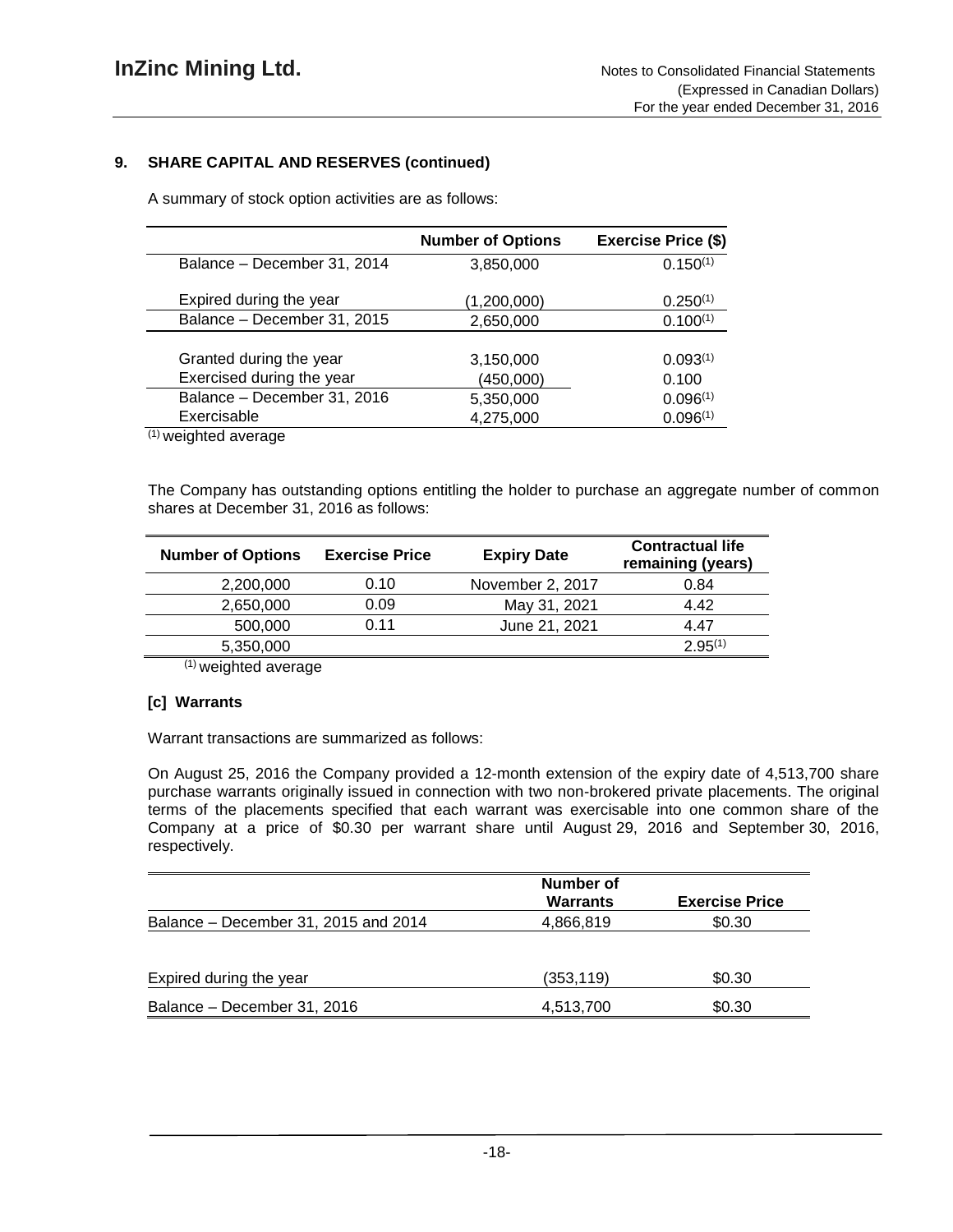# **9. SHARE CAPITAL AND RESERVES (continued)**

Warrants outstanding as at December 31, 2016 are as follows:

| <b>Number of Warrants</b> | <b>Exercise Price</b> |         | <b>Expiry Date</b> | <b>Contractual life</b><br>remaining (years) |
|---------------------------|-----------------------|---------|--------------------|----------------------------------------------|
| 1.666.700                 |                       | 0.30    | August 29, 2017    | 0.66                                         |
| 2.847.000                 |                       | 0.30    | September 30, 2017 | 0.75                                         |
| 4,513,700                 |                       | 0.30(1) |                    | $(1)$ 72 $(1)$                               |

(1) weighted average

# **10. RELATED PARTY TRANSACTIONS**

The Company entered into the following transactions with related parties during the year ended December 31, 2016:

#### **Summary of key management personnel compensation:**

|                                      | For the year ended<br>December 31, |         |    |         |
|--------------------------------------|------------------------------------|---------|----|---------|
|                                      | 2016                               |         |    | 2015    |
| Short-term benefits paid or accrued: |                                    |         |    |         |
| Professional fees                    | \$                                 | 24,813  | \$ | 18,000  |
| Management fees                      |                                    | 37,227  |    | 84,000  |
| <b>Office and Miscellaneous</b>      |                                    | 21,000  |    |         |
| Share-based compensation             |                                    | 109,277 |    |         |
|                                      |                                    | 192,317 |    | 102.000 |

## **Summary of transactions with other related parties**

The following amounts were incurred with respect to the Company's non-executive directors:

|                          | For the year ended<br>December 31, |      |
|--------------------------|------------------------------------|------|
|                          | 2016                               | 2015 |
| Share-based compensation | 75,687                             |      |
|                          | 75,687                             |      |

Included in rent is \$12,000 (2015 - \$23,800) paid or accrued at cost to a company related by a common ex-director, and \$4,500 (2015 - \$Nil) paid or accrued to a company related by the CFO.

Included in accounts payable and accrued liabilities are amounts owing to related parties of \$6,372 (December 31, 2015 - \$11,764).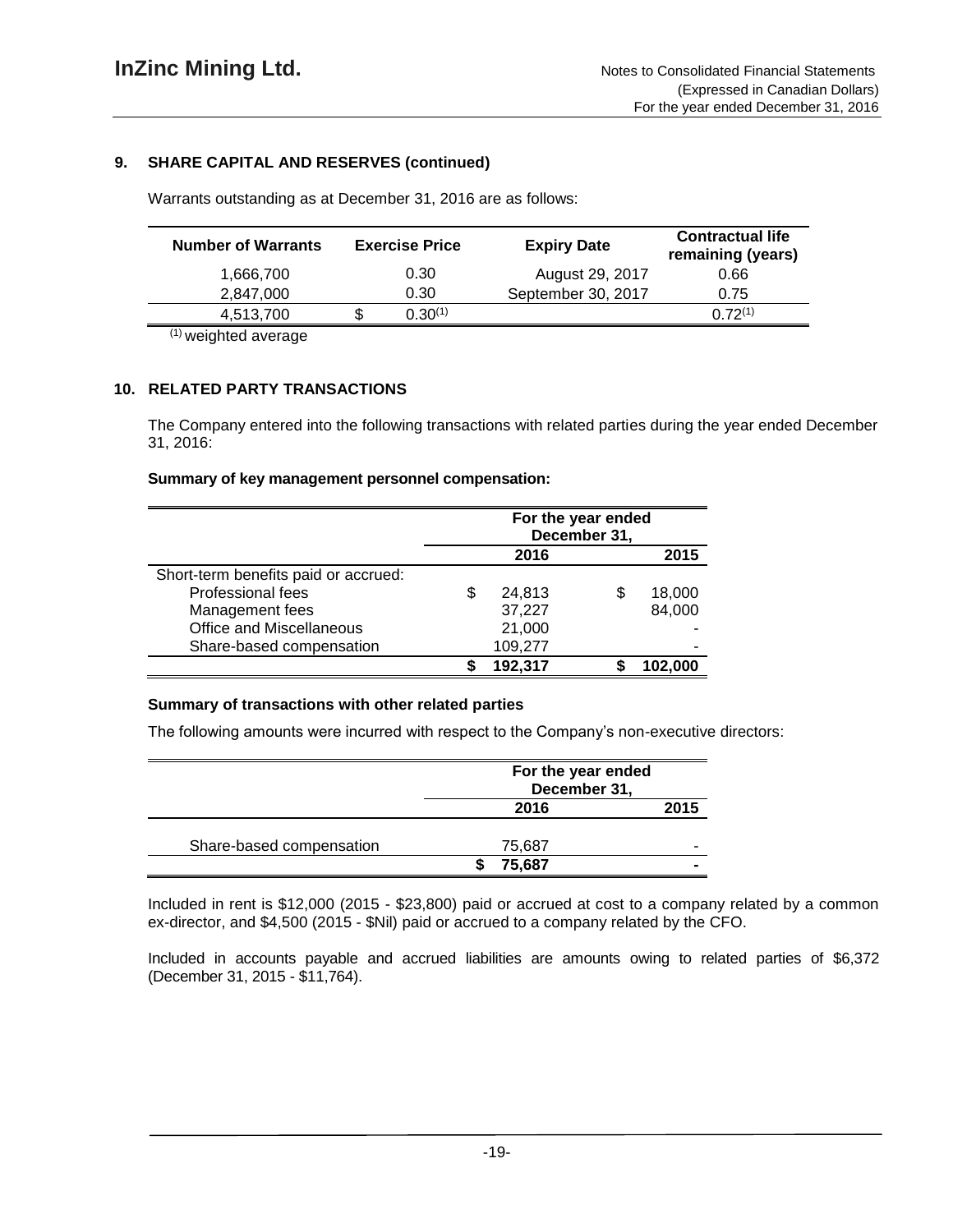# **11. SUPPLEMENTAL DISCLOSURE WITH RESPECT TO CASH FLOWS**

For the year ended December 31, 2016, the Company's significant non-cash transactions consisted of:

- a. Change in fair market value of marketable securities of \$917;
- b. Allocation of expired warrants from reserves to share capital of \$24,407
- c. Allocation of reserves on exercise of options of \$36,000.

For the year ended December 31, 2015, the Company's significant non-cash transactions consisted of:

- a. Change in fair market value of marketable securities of \$646;
- b. Exploration and evaluation assets in accounts payable of \$2,777; and
- c. Allocation of expired options from reserves to deficit of \$221,780.

### **12. SEGMENTED INFORMATION**

The Company operates in one industry, being mineral exploration in the United States.

|                                   | <b>United States</b>      | Total       |
|-----------------------------------|---------------------------|-------------|
| December 31, 2015                 |                           |             |
| Exploration and evaluation assets | $$5,616,205$ $$5,616,205$ |             |
| December 31, 2016                 |                           |             |
| Exploration and evaluation assets | 5,669,667                 | \$5,669,667 |

#### **13. FINANCIAL INSTRUMENTS AND RISK MANAGEMENT**

Financial instruments measured at fair value are classified into one of three levels in the fair value hierarchy according to the relative reliability of the inputs used to estimate the fair values. The three levels of the fair value hierarchy are:

- Level 1 Unadjusted quoted prices in active markets for identical assets or liabilities;
- Level 2 Inputs other than quoted prices that are observable for the asset or liability either directly or indirectly; and
- Level 3 Inputs that are not based on observable market data.

Cash and marketable securities are measured at fair value using level 1 inputs. The value of receivables, reclamation deposit, and accounts payable and accrued liabilities approximates their carrying values.

The Company is exposed to a variety of financial risks by virtue of its activities including currency, credit, interest rate, liquidity and price risk.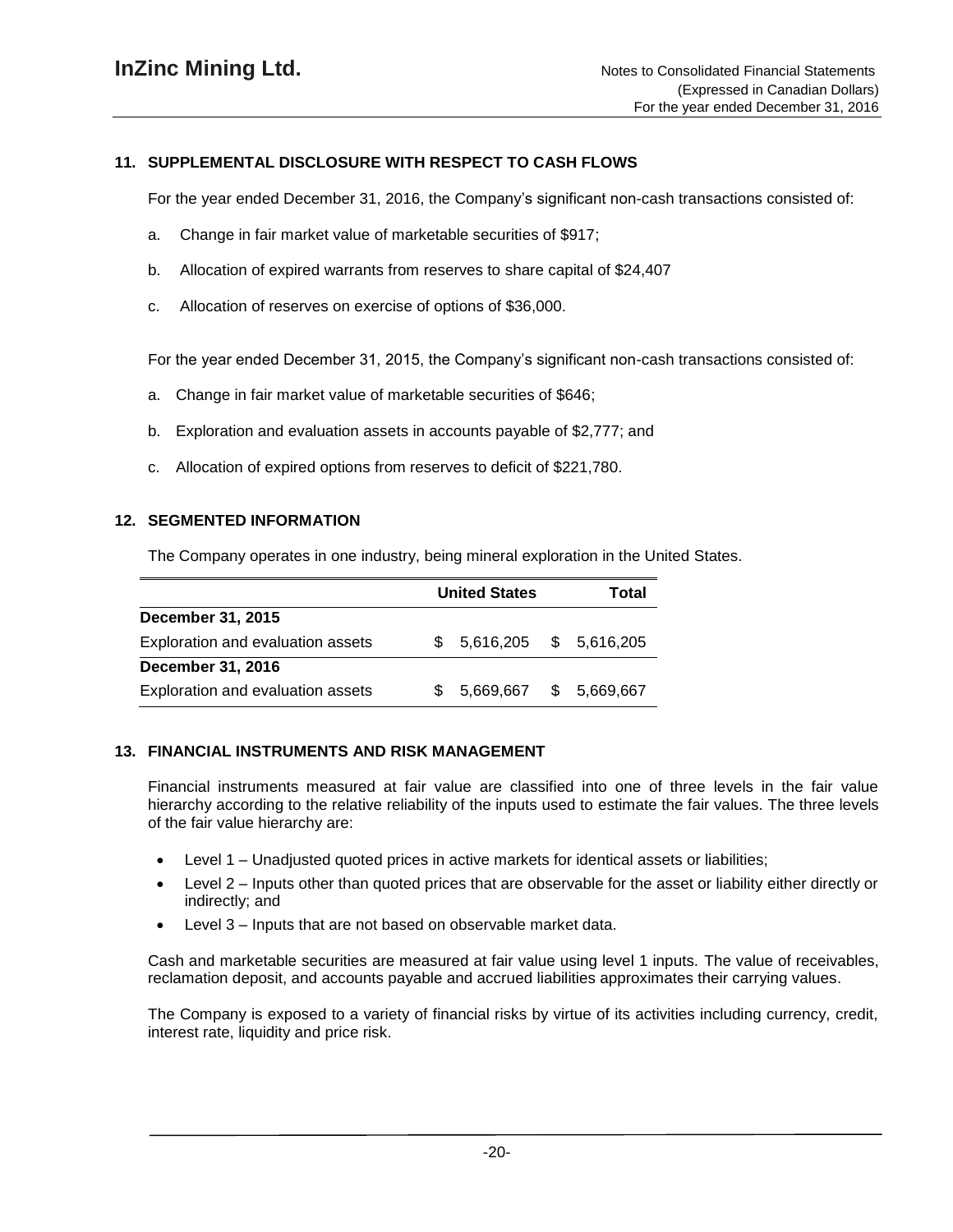# **13. FINANCIAL INSTRUMENTS AND RISK MANAGEMENT (continued)**

#### *Credit risk*

The Company is exposed to industry credit risks arising from its cash holdings and receivables. The Company manages credit risk by placing cash with major Canadian financial institutions. The Company's receivables are due from the Federal Government of Canada. Management believes that credit risk related to these amounts is nominal.

#### *Liquidity risk*

Liquidity risk is the risk that the Company will not have sufficient funds to meet its financial obligations when they are due. To manage liquidity risk, the Company reviews additional sources of capital and financing to continue its operations and discharge its commitments as they become due.

#### *Interest rate risk*

Interest rate risk is the risk that the fair value of future cash flows of a financial instrument will fluctuate because of changes in market interest rates. As of December 31, 2016, the Company held an interest bearing demand deposit with a face value \$421,299. A change in interest rates of 1% will change income by \$4,213 per annum.

#### *Foreign currency risk*

The Company is exposed to foreign currency risk on fluctuations related to cash and accounts payables and accrued liabilities that are denominated in United States Dollars. However, management believes the risk is not currently significant.

#### *Price risk*

The Company has limited exposure to price risk with respect to commodity and equity prices. Equity price risk is defined as the potential adverse impact on the Company's earnings due to movements in individual equity prices or general movements in the level of the stock market. Commodity price risk is defined as the potential adverse impact on earnings and economic value due to commodity price movements and volatilities.

#### **14. CAPITAL MANAGEMENT**

The Company manages its capital structure and makes adjustments to it, based on the funds available to the Company, in order to support the acquisition and exploration of exploration and evaluation assets. The Board of Directors does not establish quantitative return on capital criteria for management, but rather relies on the expertise of the Company's management to sustain future development of the business. The Company defines capital that it manages as share capital, options and warrants.

The properties in which the Company currently has an interest are in the exploration stage; as such the Company has historically relied on the equity markets to fund its activities.

The Company will continue to assess new properties and seek to acquire an interest in additional properties if it feels there is sufficient geologic or economic potential and if it has adequate financial resources to do so.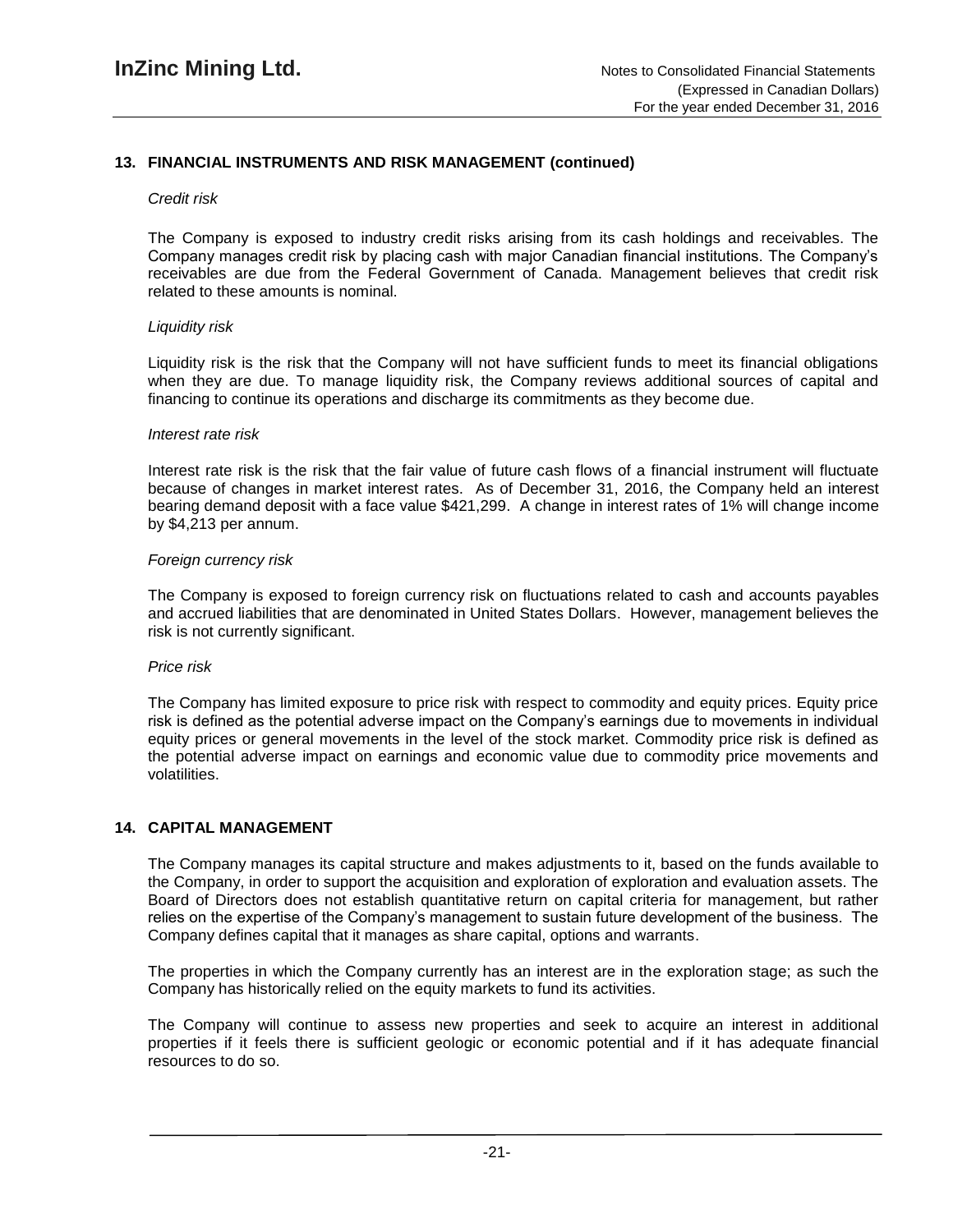# **14. CAPITAL MANAGEMENT (continued)**

Management reviews its capital management approach on an ongoing basis and believes that this approach, given the relative size of the Company, is reasonable. The Company is not subject to externally imposed capital restrictions.

### **15. INCOME TAXES**

The following table reconciles the amount of income taxes at statutory rates:

|                                                                    | December 31,<br>2016 | December 31,<br>2015 |
|--------------------------------------------------------------------|----------------------|----------------------|
|                                                                    |                      |                      |
| Loss for the year                                                  | (495,357)            | (248, 571)           |
|                                                                    |                      |                      |
| Expected income tax (recovery)                                     | (129,000)            | (65,000)             |
| Change in statutory, foreign tax, foreign exchange rates and other | 107,000              | (571,000)            |
| Permanent difference                                               | 73,000               | (117,000)            |
| Adjustment to prior year provision vs tax authority assessment     | 1.000                | 33,000               |
| Change in unrecognized deductible temporary differences            | (52,000)             | 720,000              |
| Total income tax expense (recovery)                                |                      |                      |

The Canadian income tax rate increased during the year due to changes in the law that increased corporate income tax rates in Canada.

The significant components of the Company's deferred tax assets that have not been included on the consolidated statement of financial position are as follows:

|                                                | December 31,<br>2016 | December 31,<br>2015 |
|------------------------------------------------|----------------------|----------------------|
|                                                |                      |                      |
| Deferred tax assets:                           |                      |                      |
| Exploration and evaluation assets              | 2,274,000            | 2,400,000            |
| Property and equipment                         | 29,000               | 29,000               |
| Share issuance costs                           | 11,000               | 18.000               |
| Non-capital losses available for future period | 1,037,000            | 956,000              |
|                                                | 3,351,000            | 3,403,000            |
| Unrecognized deferred tax assets               | (3,351,000)          | (3,403,000)          |
|                                                |                      |                      |

Tax attributes are subject to review and potential adjustment by tax authorities.

The Company has non-capital losses of approximately \$3,964,000 available to offset against taxable income in future years, which if unutilized will expire through 2036. Subject to certain restrictions, the Company also has resource exploration expenditures of approximately \$6,378,000 available to offset taxable income in future years. Deferred tax benefits that may arise as a result of these losses, resource deductions and other tax assets have not been recognized in these financial statements due to a lack of probability of their realization.